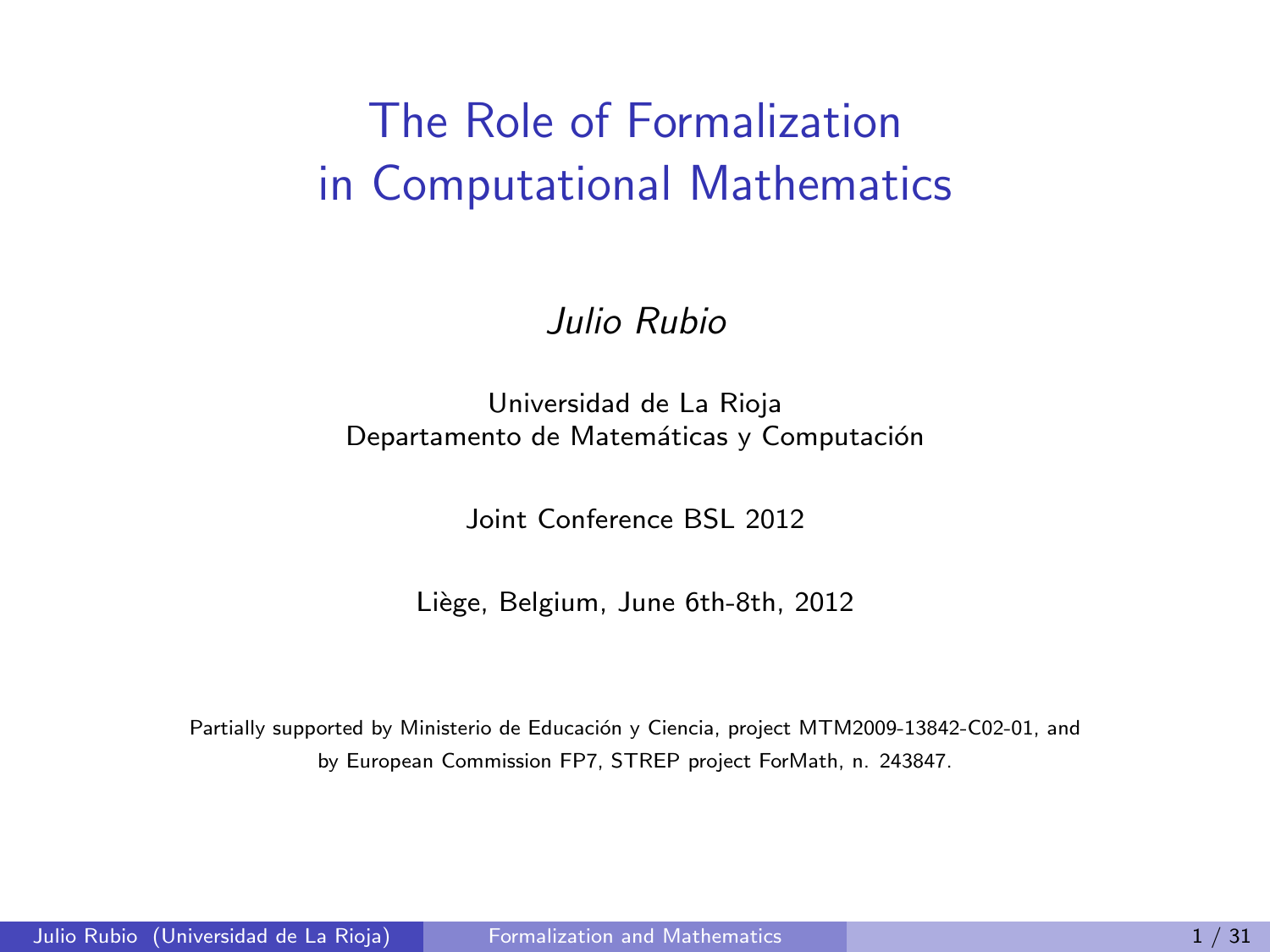#### **Summary**

- Two stories ...
- . . . and one moral.
- **o** Introduction.
- What "formalization" means?
- Kenzo: the software to be verified.
- The mathematics to be formalized.
- An example of application.
- The ForMath European project.
- **Conclusions.**
- $\bullet$  ... and open stories.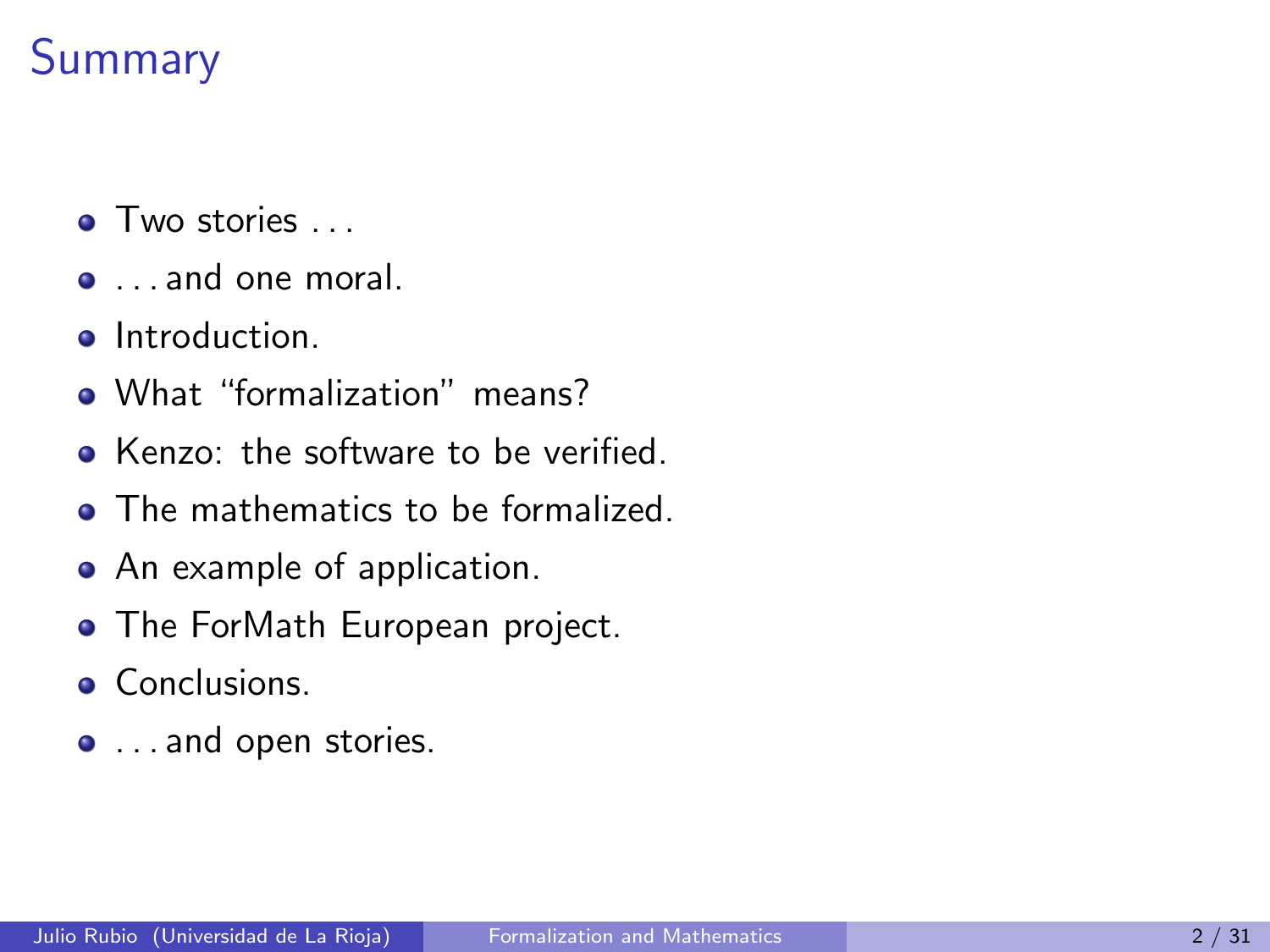#### Two stories

Theorem 5.4: Let  $A_4$  be the 4-th alternating group. Then  $\pi_4(\Sigma K(A_4, 1)) = \mathbb{Z}_4$ 

Spectral Sequence Theorem :  $\sum_{p=1}^{n}$  rank $E_{p,q}^{r} = \textsf{card}\{a \in Dgm_{p+q}(f) | \textit{pers}(a) \geq r\}$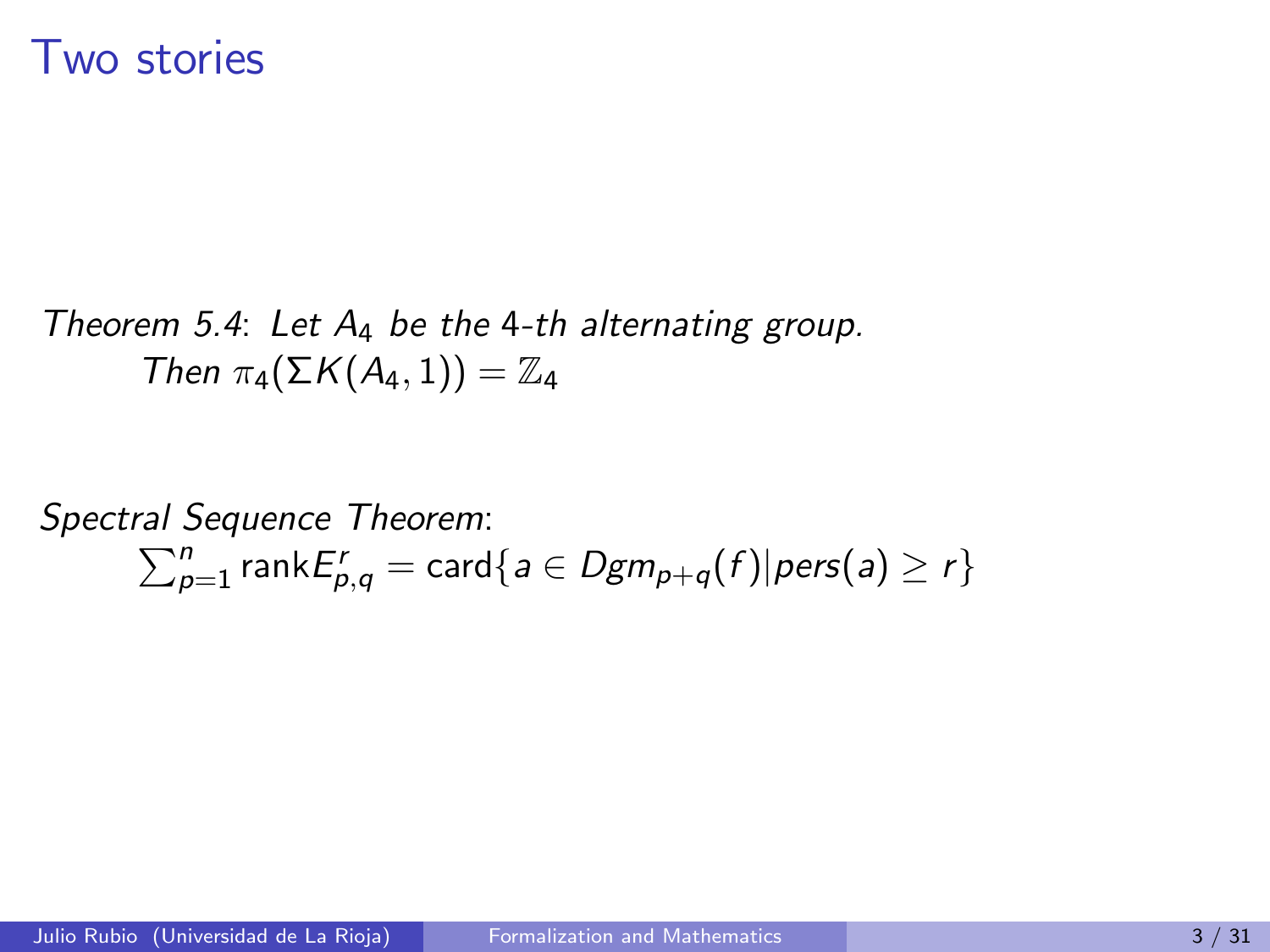#### Two stories

Both "theorems" share certain features:

- They are related to Algebraic Topology.
- They are published in 2010 (in the journal Algebraic and Geometric Topology and in an AMS book, respectively).
- Both are erroneous.
- Both errors have been found experimentally by Ana Romero (using the Kenzo software system).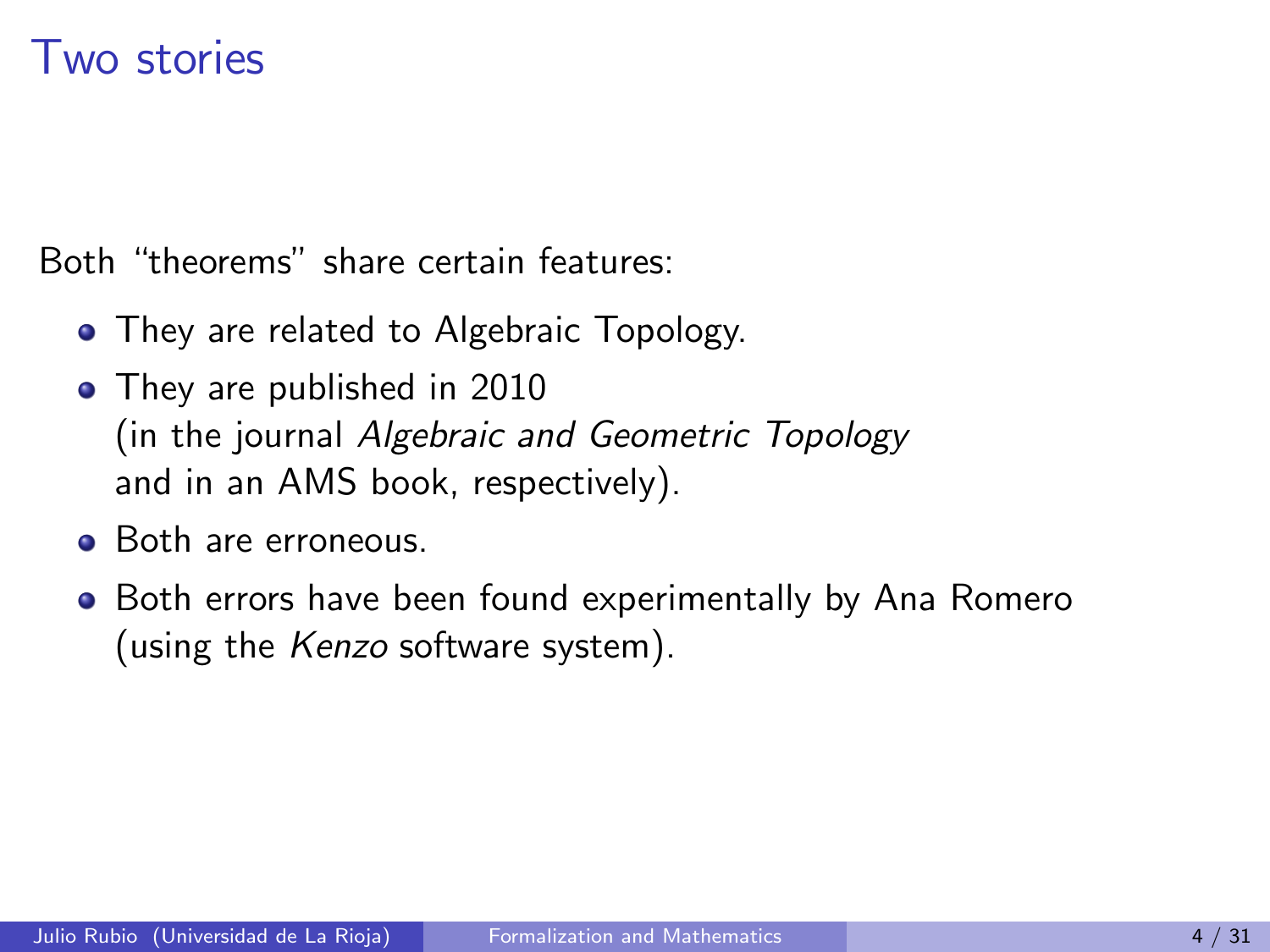#### The moral

- Software systems are changing the scope and the experience for doing mathematics.
- In some occasions, the software systems can compute results that cannot be confirmed nor refuted by any other means (or discrepancies between computer and theoretical results can appear).
- Therefore:
	- **4** Mathematics formalization . . .
	- 2 ... for software verification ...
	- **3** ... for mathematics verification.
- **•** Formalizing to prove  $\pi_4(\Sigma K(A_4, 1)) = \mathbb{Z}_{12}$ .
- $\bullet$  "To prove"  $=$  "To verify the correctness of a program computing it".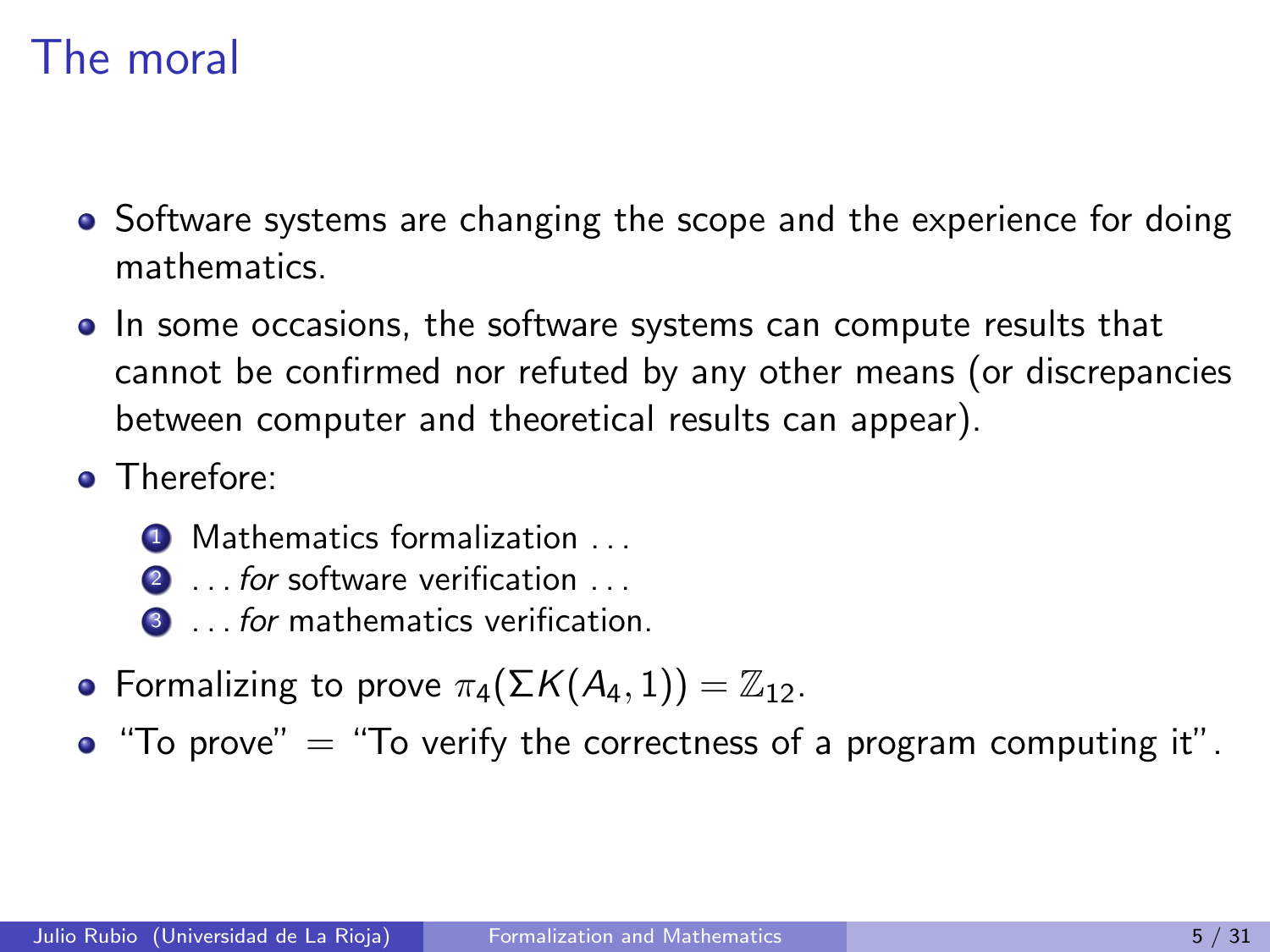# Introduction  $(1/3)$

- **Formal Methods applied to Computer Science** are very appreciated by mathematicians.
- (But Formal Methods are not so appreciated by Software Engineering practitioners.)
- **However: Formal Methods applied to** *Mathematics* are not so appreciated by mathematicians.
- Why?
	- $\blacktriangleright$  They are not useful for her daily work.
	- $\blacktriangleright$  They are related to a *different* part of Mathematics (namely, Symbolic Logic).
	- $\blacktriangleright$  They will remember foundations of mathematics (and working mathematicians escape from foundations).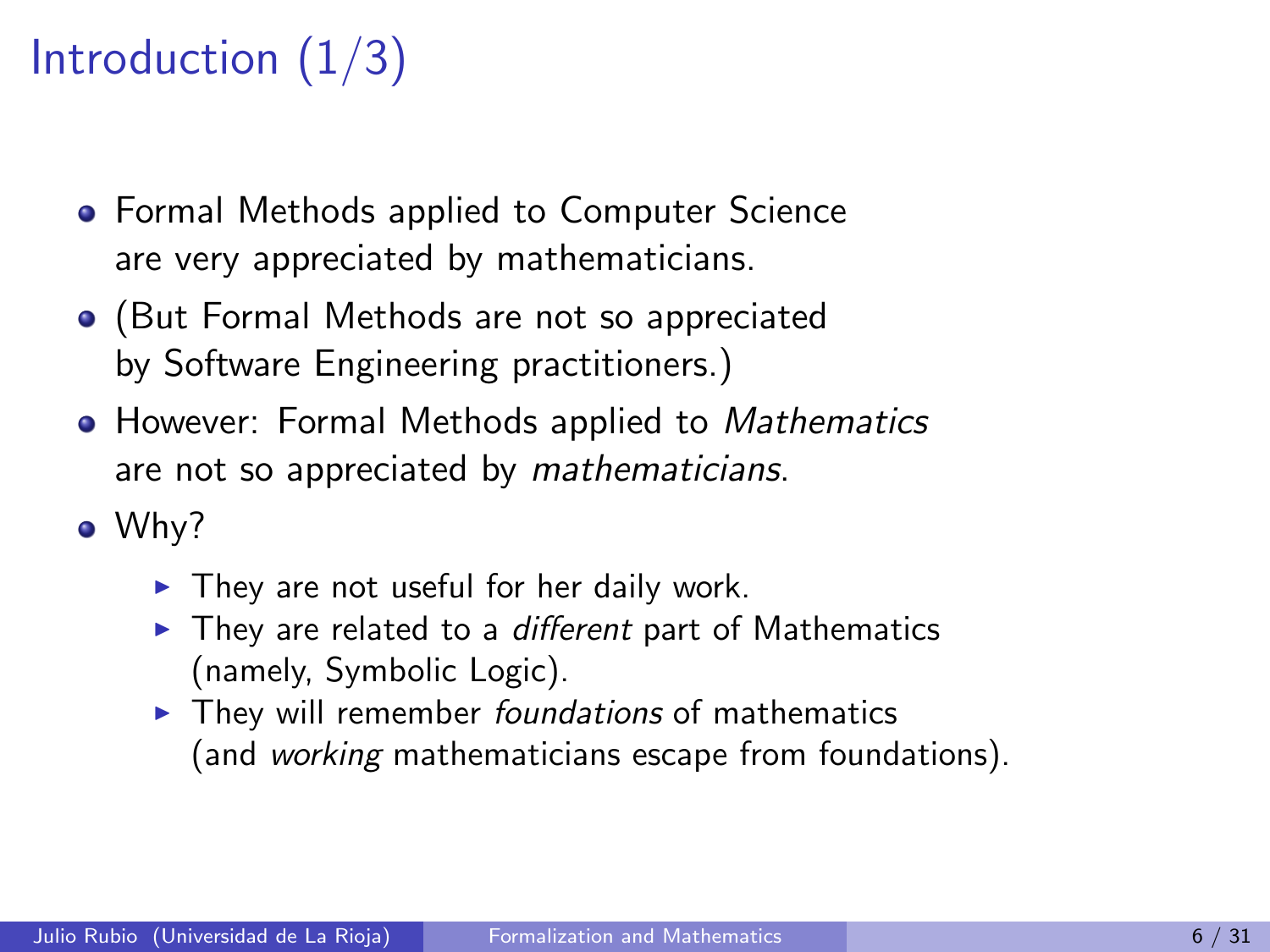# Introduction (2/3)

- **Formalism vs Formalization**
- Discussions on foundations in the early twentieth century:
	- $\blacktriangleright$  Logicism.
	- $\blacktriangleright$  Constructivism.
	- $\blacktriangleright$  Formalism.
- The three schools are related with modern formalization:
	- $\triangleright$  Formalization is a partial implementation of logicism.
	- $\triangleright$  Constructivism is very important, in relation with type theory and program extraction.
	- $\triangleright$  Formalization is a *kind* of formalism.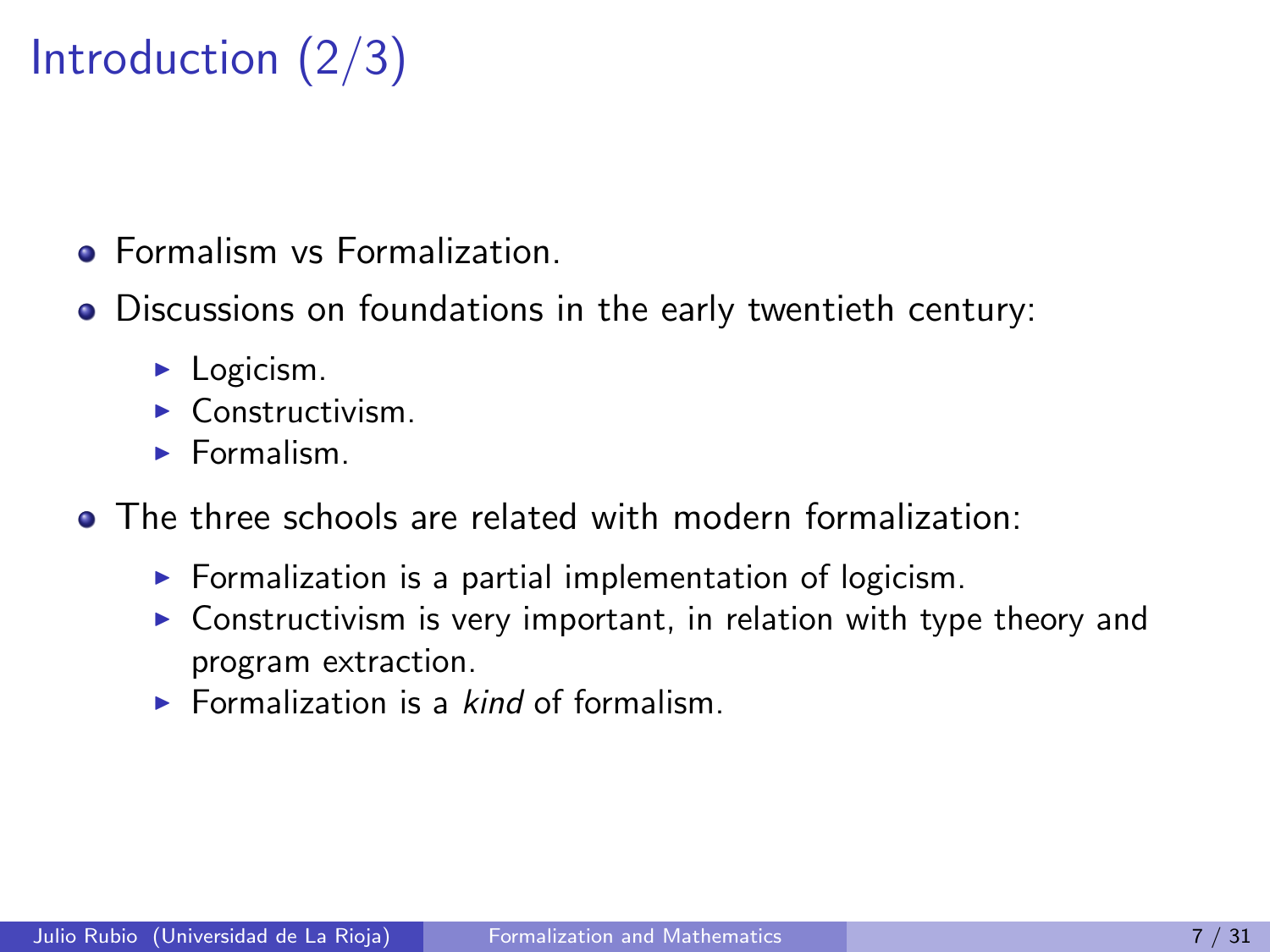# Introduction (3/3)

- **But the three old relatives are fundamentalisms** (believe me and forget about foundations!).
- Modern (computer) formalization is pragmatical.
- The focus has moved from an ideological (philosophical) discussion to an engineering practice.
- In our team, we use constructive or classical logic, first order or higher order formalisms, depending on the problem to be tackled.
- The aim of our project is to formalize enough mathematics to specify (state) and prove properties about computer programs.
- (Side note.- Voevodsky's univalent foundations: surprising, and deep, link between homotopy theory and type theory.)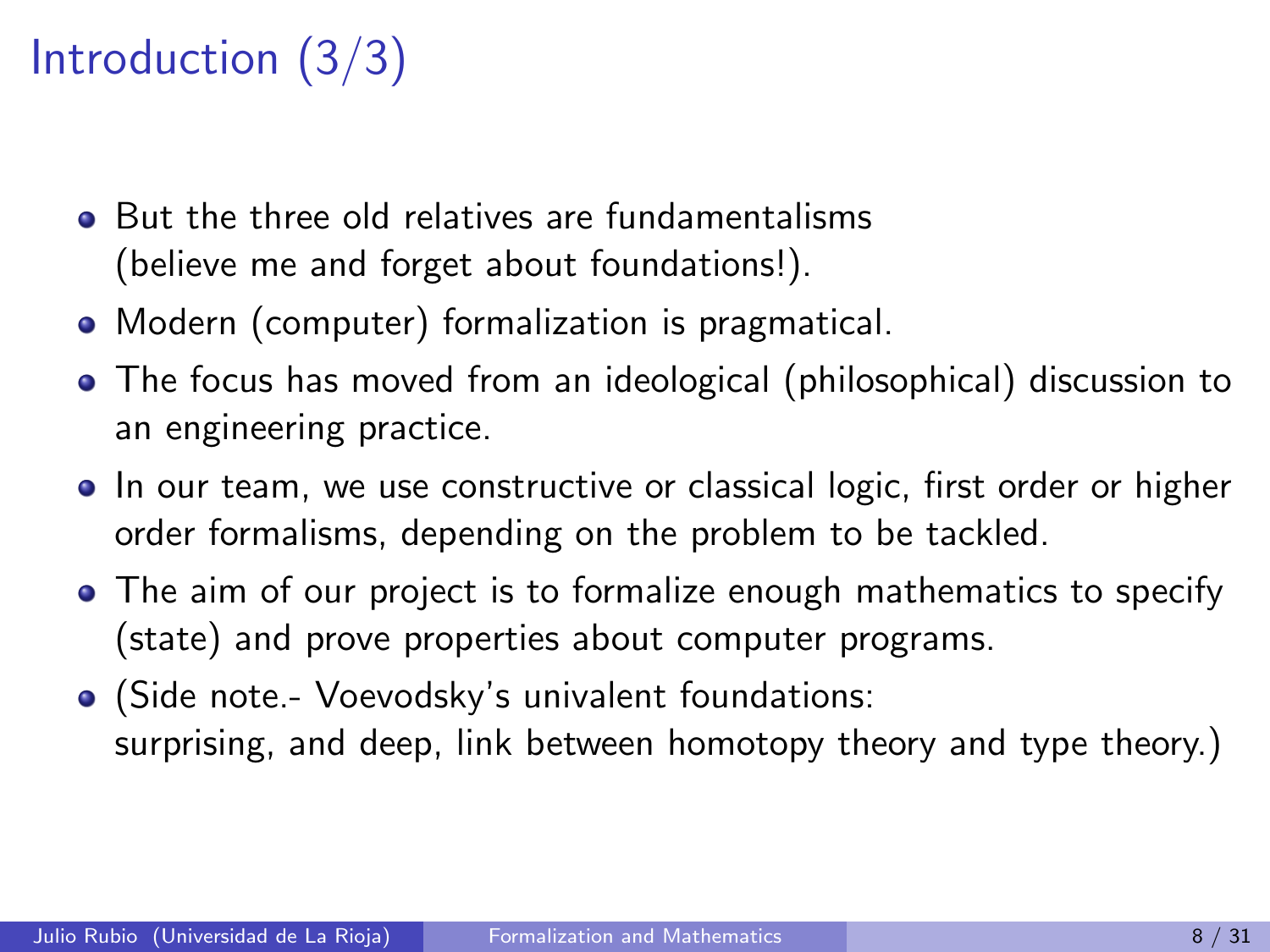#### What "formalization" means?

- **•** Implement mathematical definitions, statements and proofs in a computer-aided manner.
- Mechanized theorem proving...
- . . . with an emphasis on "big" theories.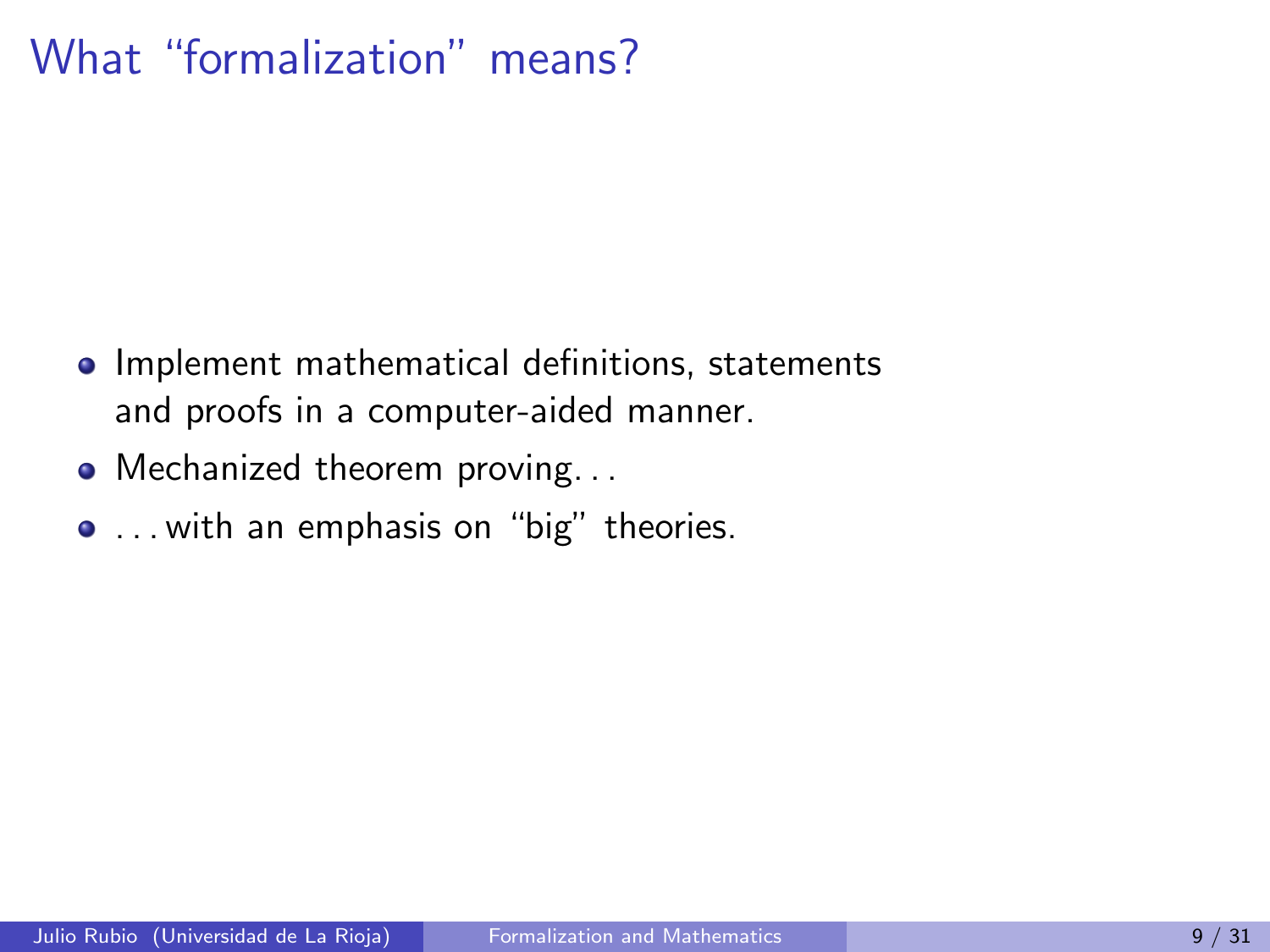#### Formalization: an example

Theorem: Let  $V_1$ ,  $V_2$  be finite dimensional vector spaces. If dim  $V_1 = \dim V_2$ , then  $V_1 \cong V_2$ 

- **1** Choose a theorem proving tool.
- <sup>2</sup> Specify the statement in the syntax of that tool.
	- Coq: a proof assistant based on constructive type theory (Coquand).
	- SSReflect: a Coq library developed to prove the Four Color Theorem, and now applied to Finite Group Theory (Gonthier).

```
In Coq/SSReflect:
```

```
Lemma same_dim_isomorphic (K : fieldType) (V1 V2 : {vspace K})
     (hdim : \dim V1 = \dim V2) : isomorphic V1 V2.
```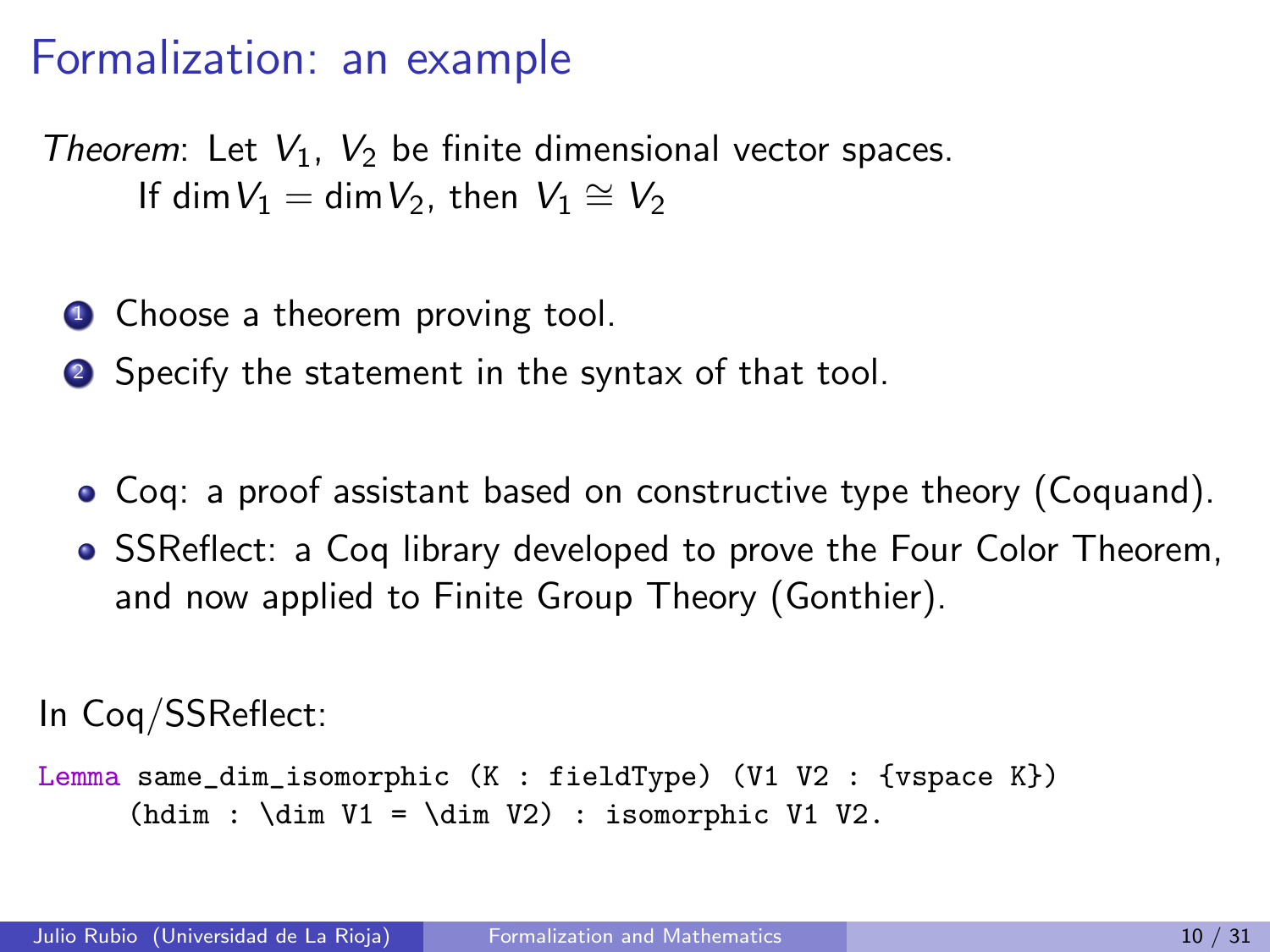

 $-$ : $-$ - isomorphic vs.v 12% L39 (Coq Script(0) Holes)------

same dim isomorphic is defined.

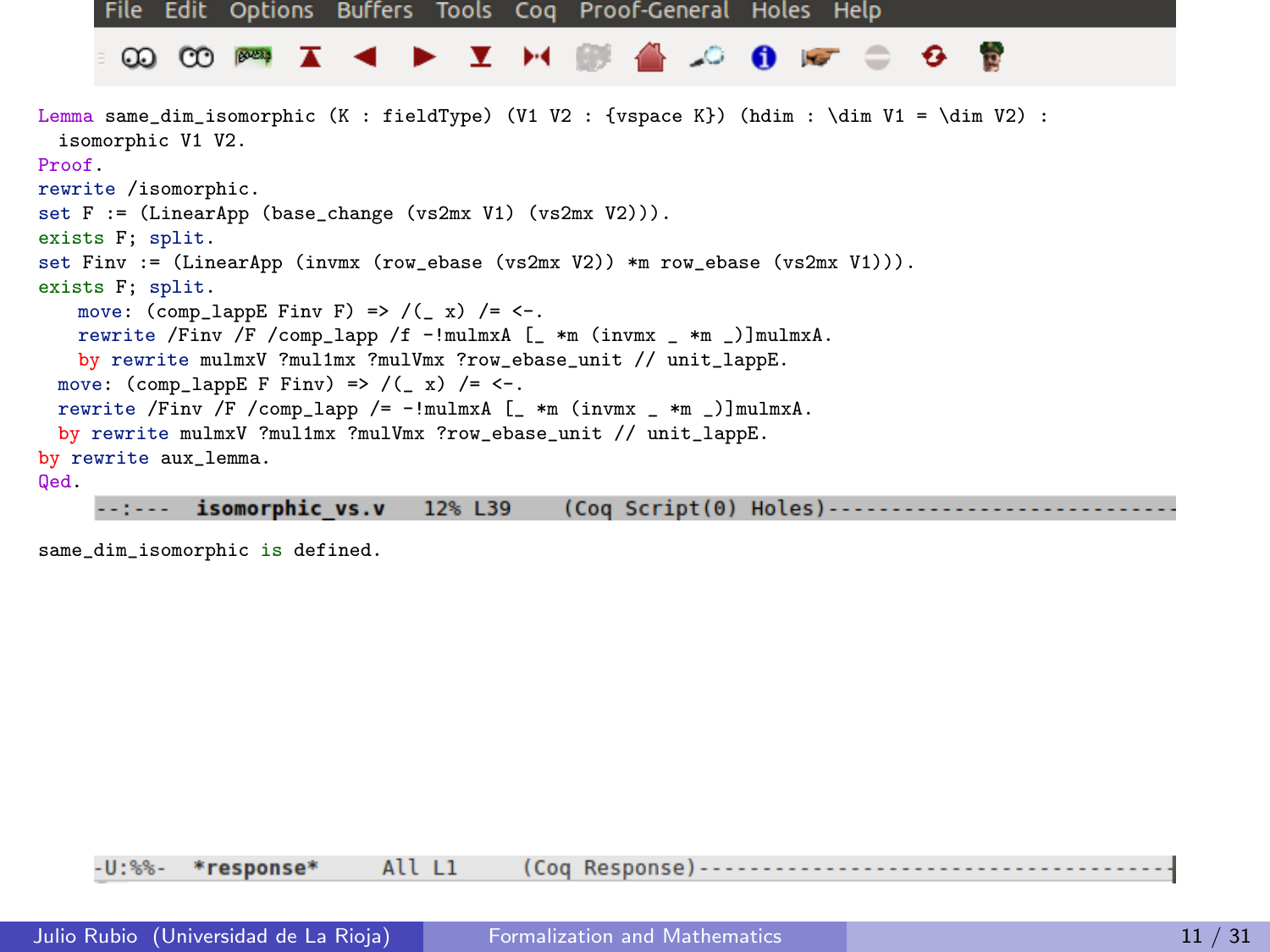#### An example: formalized

In Coq/SSReflect:

```
Lemma same_dim_isomorphic (K : fieldType) (V1 V2 : {vspace K})
     (hdim : \dim V1 = \dim V2) : isomorphic V1 V2.
```
• Easy?

• Proving effort? Number of Coq code lines.

- $\triangleright$  Script proof theorem: 50 lines.
- $\triangleright$  Vector spaces library: 2633 lines.
- $\triangleright$  SSReflect library: 71543 lines.
- There are (formalized) mathematics.
- What about the computational part?
- It depends on the software system to be verified.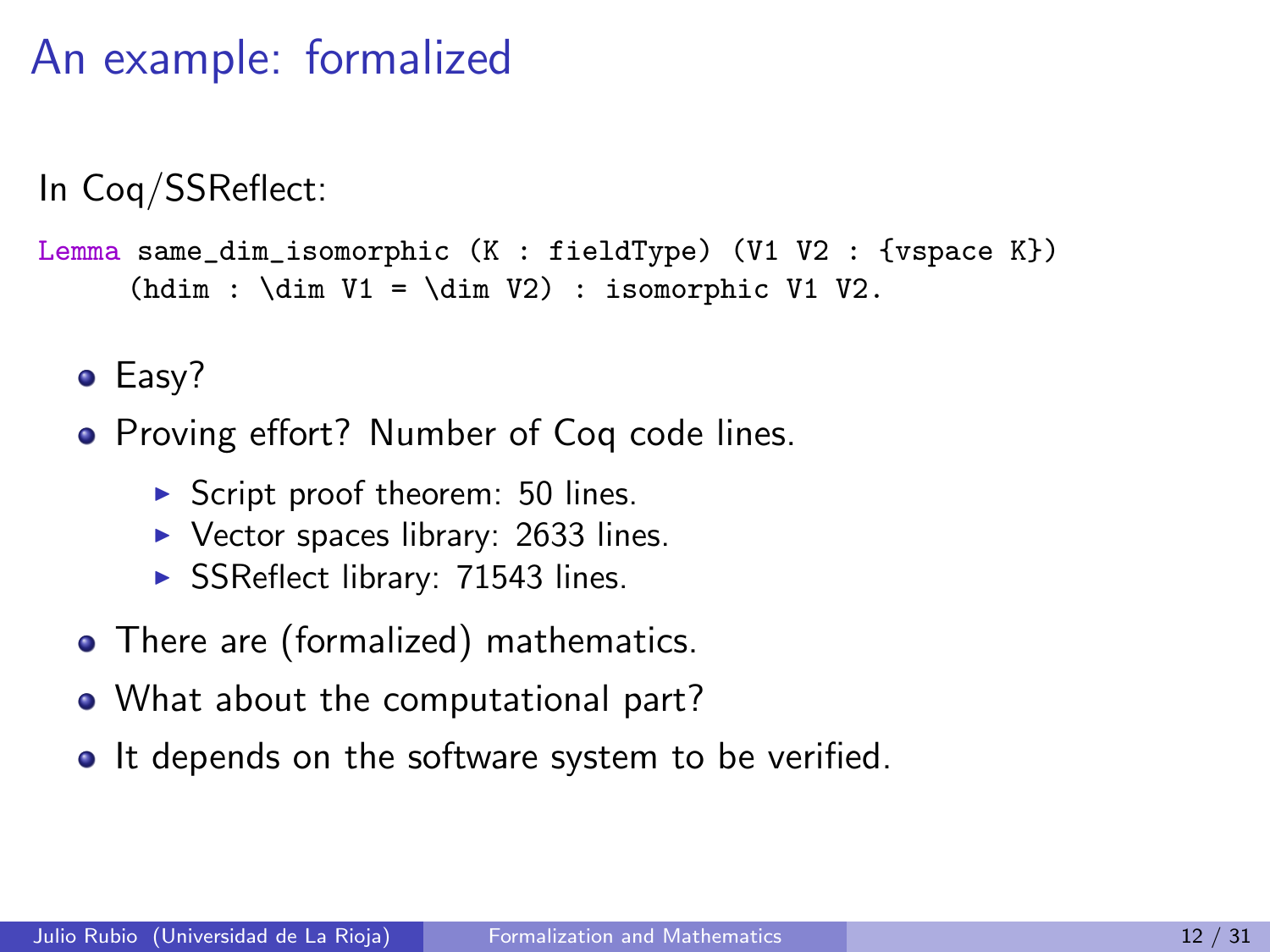#### Kenzo: the software to be verified

- Kenzo: Sergeraert's program to compute in Algebraic Topology.
- Based on Sergeraert's notion of effective homology.
- It allows the user to compute homology and homotopy groups ...
- . . . even in some cases of infinite dimensional spaces.
- The key notion is that of a reduction:
	- $\blacktriangleright$  a tuple of three morphisms
	- Inking a big space (probably infinite)
	- $\triangleright$  with a smaller one (where computations can be made),
	- $\blacktriangleright$  and preserving the topological information.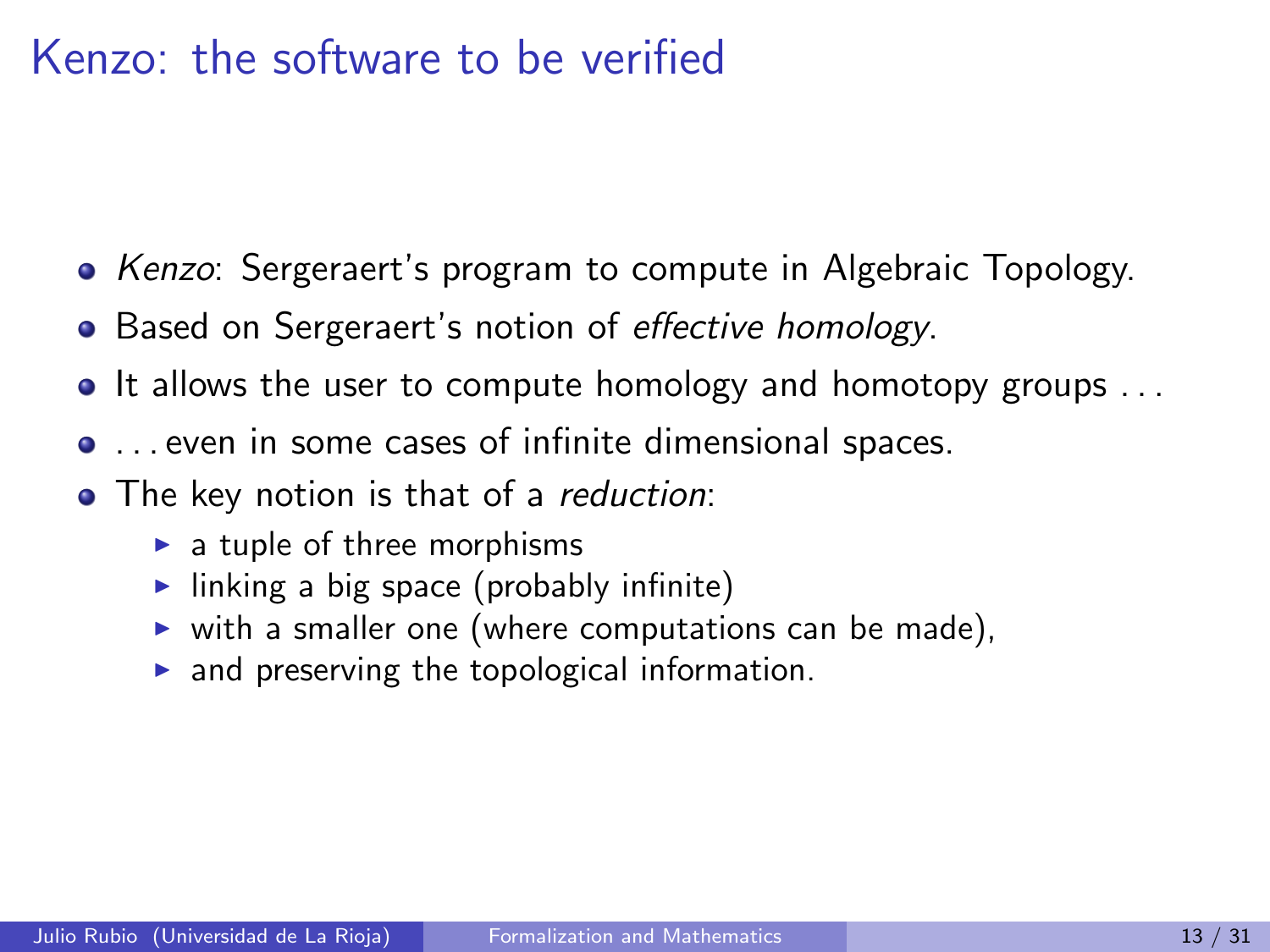## Working with Kenzo

After some previous definitions, we define in Kenzo the alternate group  $A_4$ :

```
> (setf A4 (group1 (tcc rsltn))) ; rsltn = resolution
[K1 Group]
```

```
It is a group with effective homology:
> (setf (slot-value A4 'resolution) rsltn)
```

```
[K10 Reduction K2 => K5]
```

```
We apply the classifying construction, obtaining K(A_4, 1):
```

```
> (setf k-A4-1 (k-g-1 A4))
[K11 Simplicial-Group]
```
We apply the suspension construction, obtaining  $\Sigma K(A_4, 1)$ :

```
> (setf s-k-A4-1 (suspension k-A4-1))
[K23 Simplicial-Set]
```
And finally we compute the controversial homotopy group:

```
> (homotopy s-k-A4-1 4)
Homotopy in dimension 4 :
  Component Z/4Z
  Component Z/3Z
```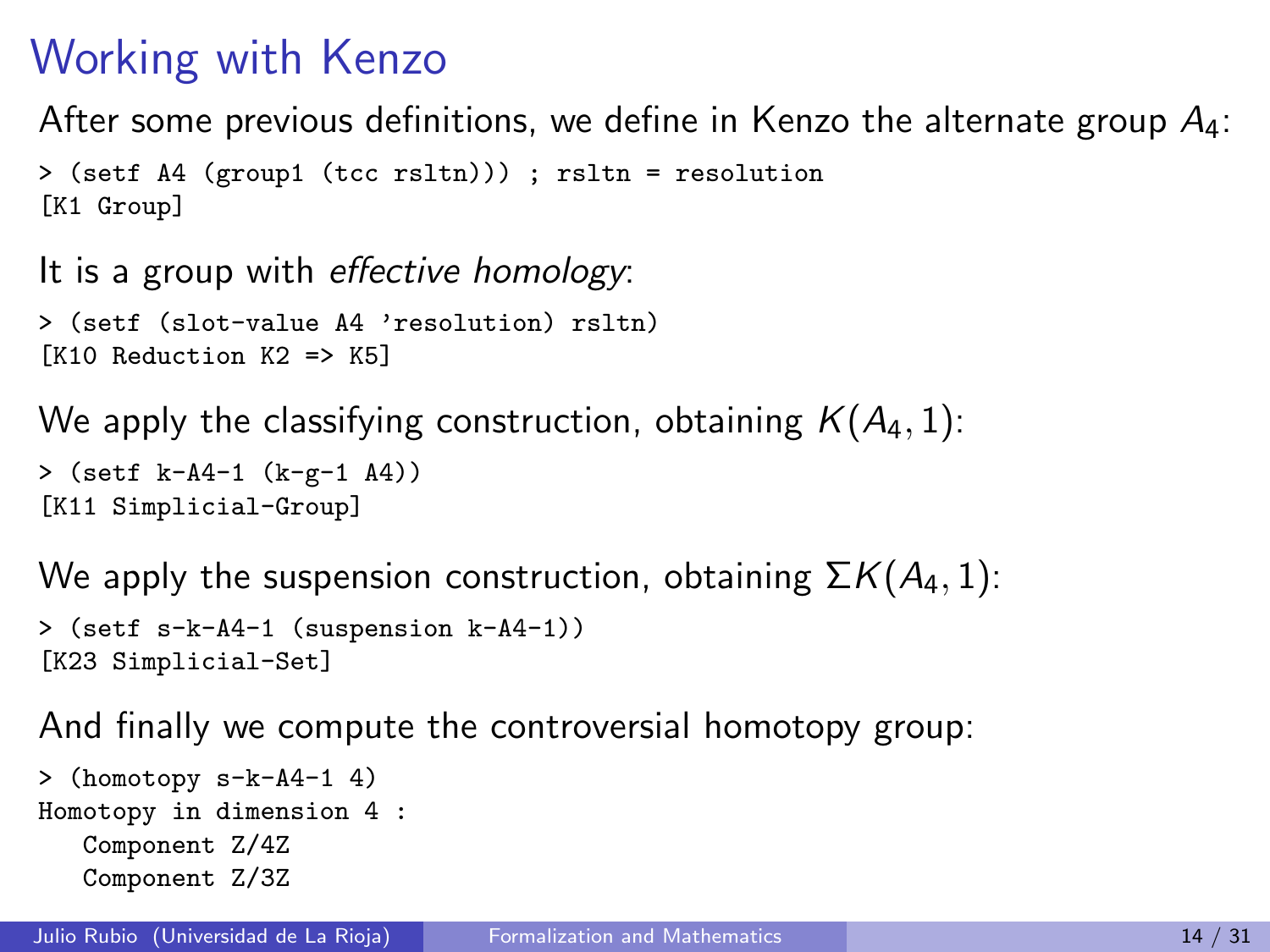#### The mathematics to be formalized

- It can be divided into two parts:
	- **1** The algebraic (or structural) part.
	- 2 The algorithmic one.
- Or, putting it in other words, to verify mathematical software it is necessary to formalize:
	- **1** The mathematics part.
	- **2** The computational mathematics one.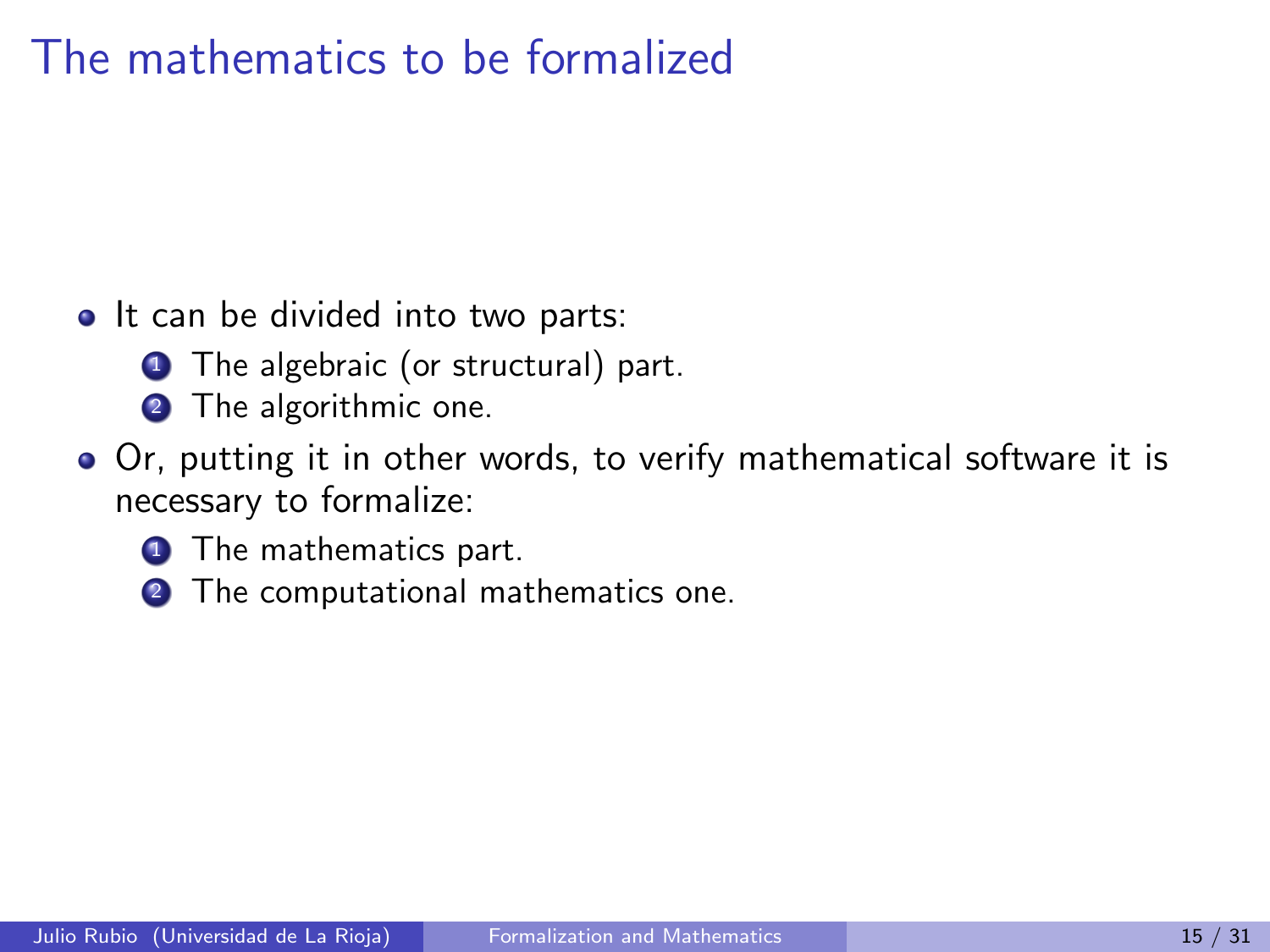#### Excerpts of the structural part  $(1/2)$

- A chain complex is  $\{(C_n, d_n)\}_{n\in\mathbb{Z}}$ , where each  $C_n$  is an abelian group, and each  $d_n$  :  $C_n \rightarrow C_{n-1}$  is a homomorphism satisfying  $d_n \circ d_{n+1} = 0, \forall n \in \mathbb{Z}$ .
- Homology groups:  $H_n(C, d) := \text{Ker}(d_n)/\text{Im}(d_{n+1}).$
- Given two chain complexes  $\{(C_n,d_n)\}_{n\in\mathbb{Z}}$  and  $\{(C'_n,d'_n)\}_{n\in\mathbb{Z}}$ , a *chain* morphism between them is a family  $f$  of group homomorphisms  $f_n: C_n \to C'_n, \forall n \in \mathbb{Z}$  satisfying  $d'_n \circ f_n = f_{n-1} \circ d_n, \forall n \in \mathbb{Z}$ .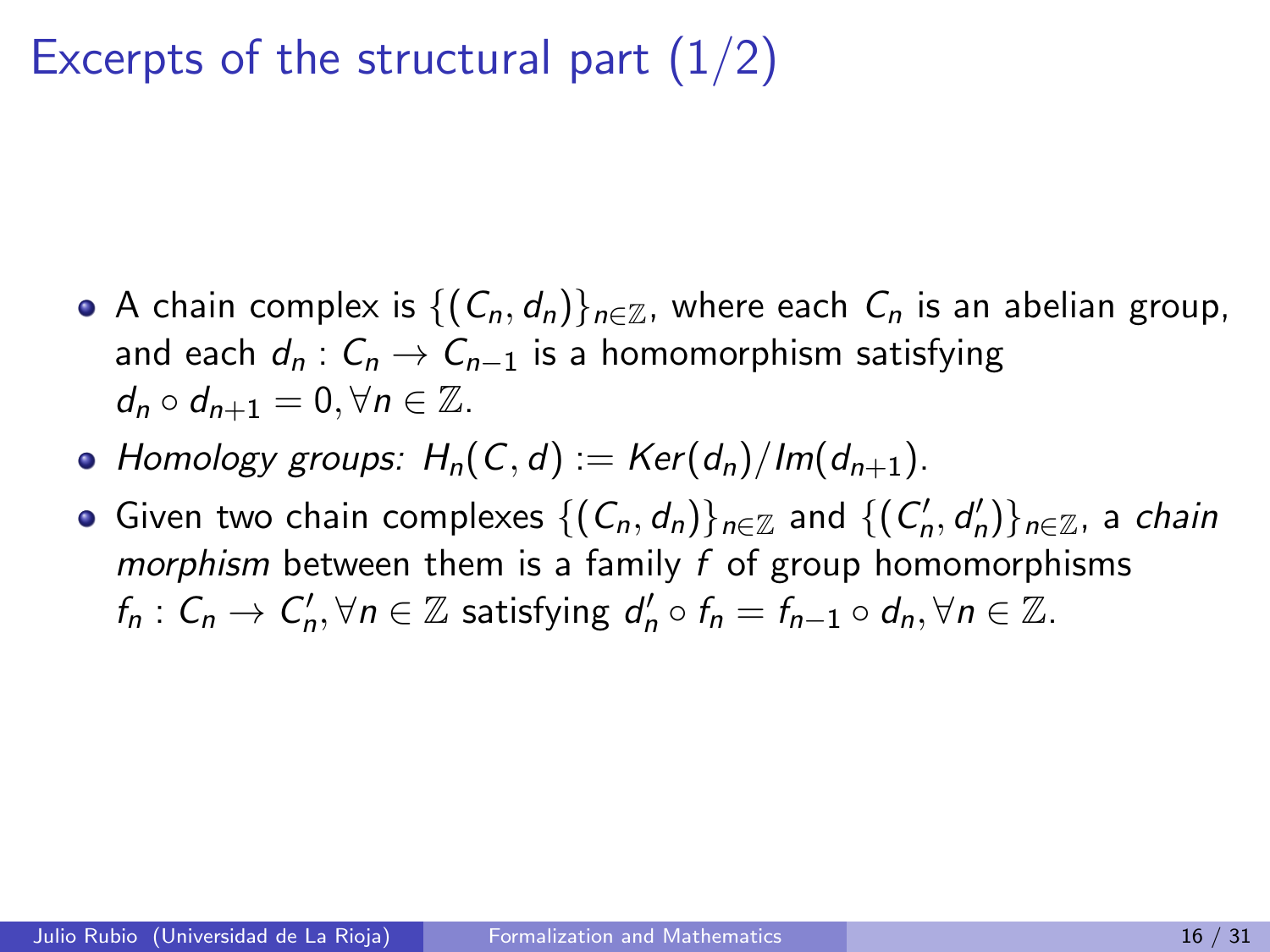#### Excerpts of the structural part  $(2/2)$

- Given two chain complexes  $C := \{(C_n, d_n)\}_{n \in \mathbb{Z}}$  and  $C' := \{ (C'_n, d'_n) \}_{n \in \mathbb{Z}}$  a reduction between them is  $(f, g, h)$  where
	- $\blacktriangleright$   $f: \mathsf{C}\to\mathsf{C}'$  and  $g:\mathsf{C}'\to\mathsf{C}$  are chain morphisms
	- $\triangleright$  and h is a family of homomorphisms (called homotopy operator)  $h_n: C_n \to C_{n+1}$ .

satisfying

\n- $$
f \circ g = 1
$$
\n- $d \circ h + h \circ d + g \circ f = 1$
\n- $f \circ h = 0$
\n- $h \circ g = 0$
\n- $h \circ h = 0$
\n

If  $(f, g, h) : C \to C'$  is a reduction, then  $H(C) \cong H(C').$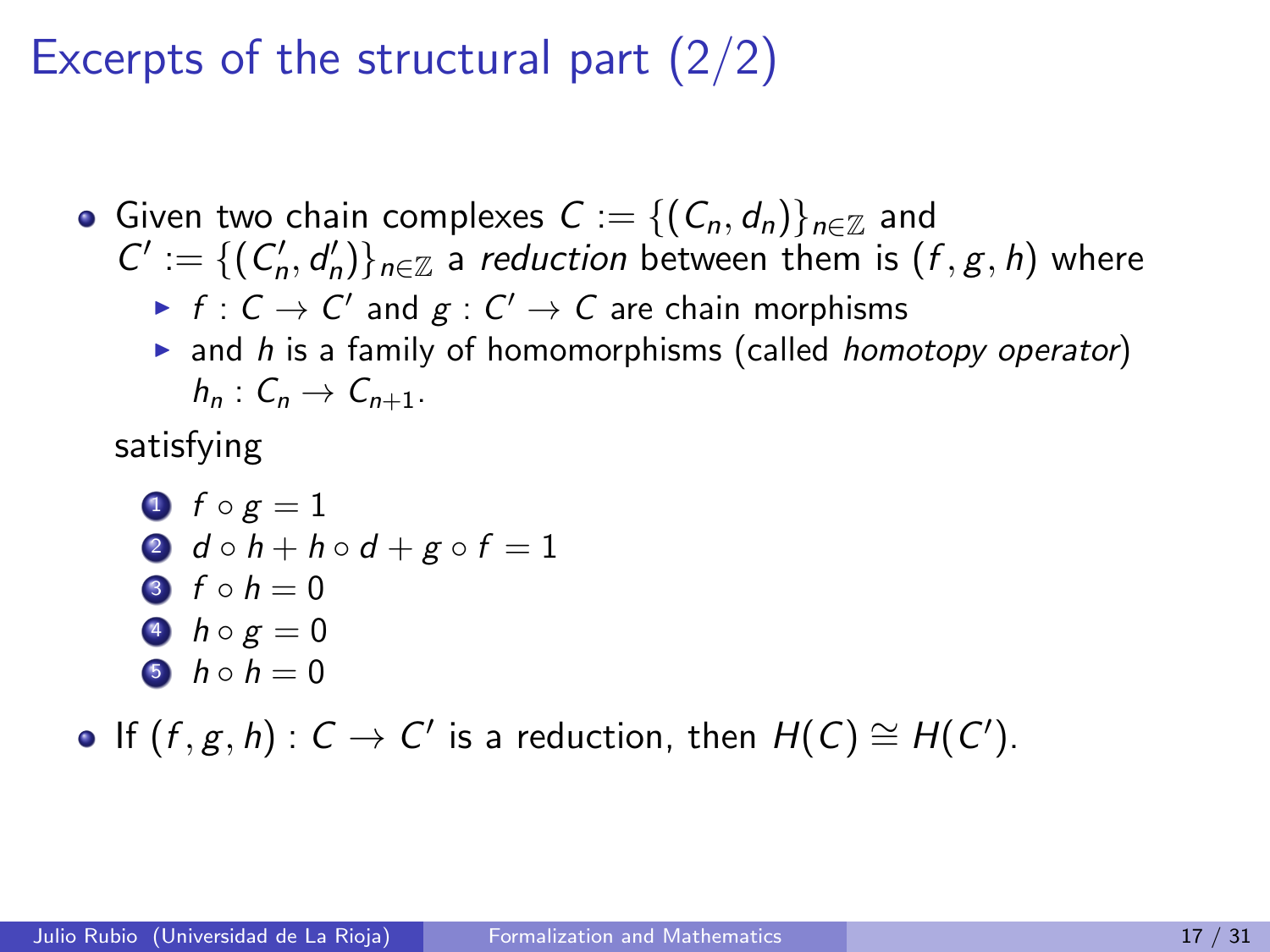#### An example of application

Algebraic Topology: the science of associating algebraic invariants with geometrical objects (topological spaces)

| St. Image Viewer |                                                                      |
|------------------|----------------------------------------------------------------------|
|                  | <b>Computations:</b><br>$H_0$ (cat)=ጀ⊕ጀ⊕ጀ⊕ጀ<br>$H_1$ (cat)=ጀ⊕ጀ⊕ጀ⊕ጀ⊕ጀ |
|                  |                                                                      |

Algebraic Topology as a tool to digital image processing.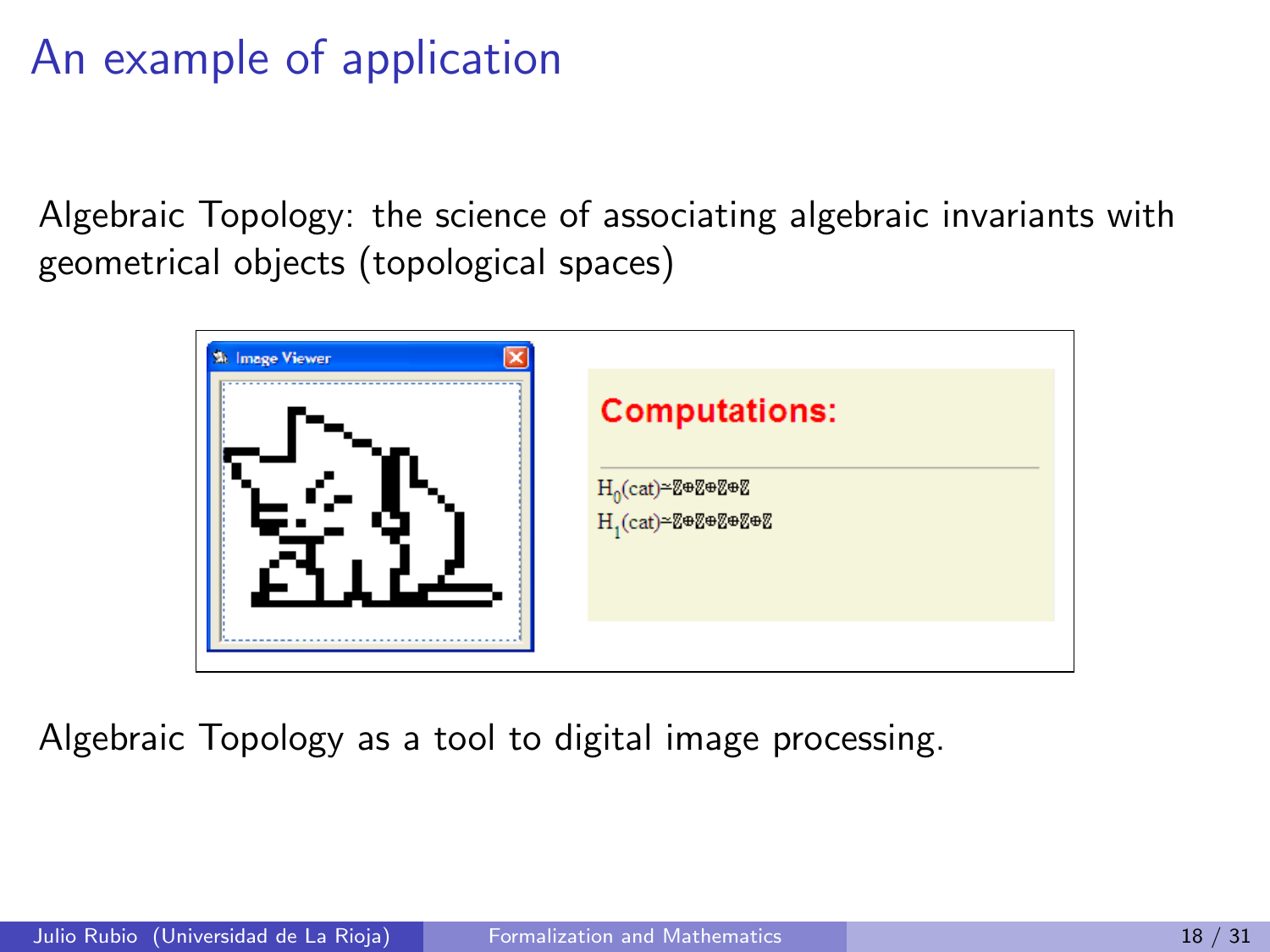Homological processing of digital images  $(1/2)$ 



- An image is represented by means of a list of lists of bits.
- $\bullet$  Then we construct an associated *simplicial complex* (list of triangles).
- Homology groups are obtained by diagonalizing the *incidence* matrices.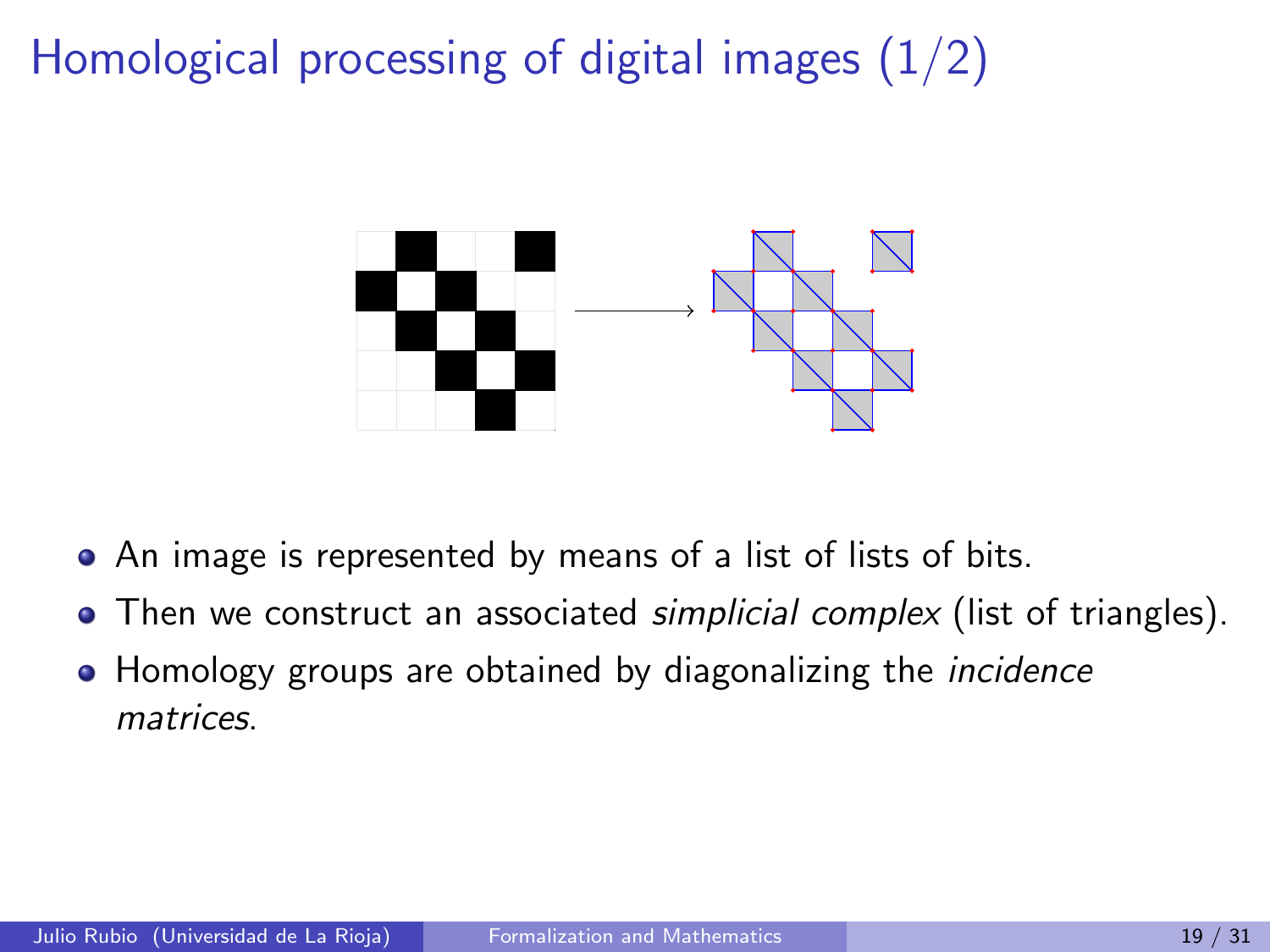## Homological processing of digital images (2/2)



#### **Objective**

Certified computation of homology groups for digital images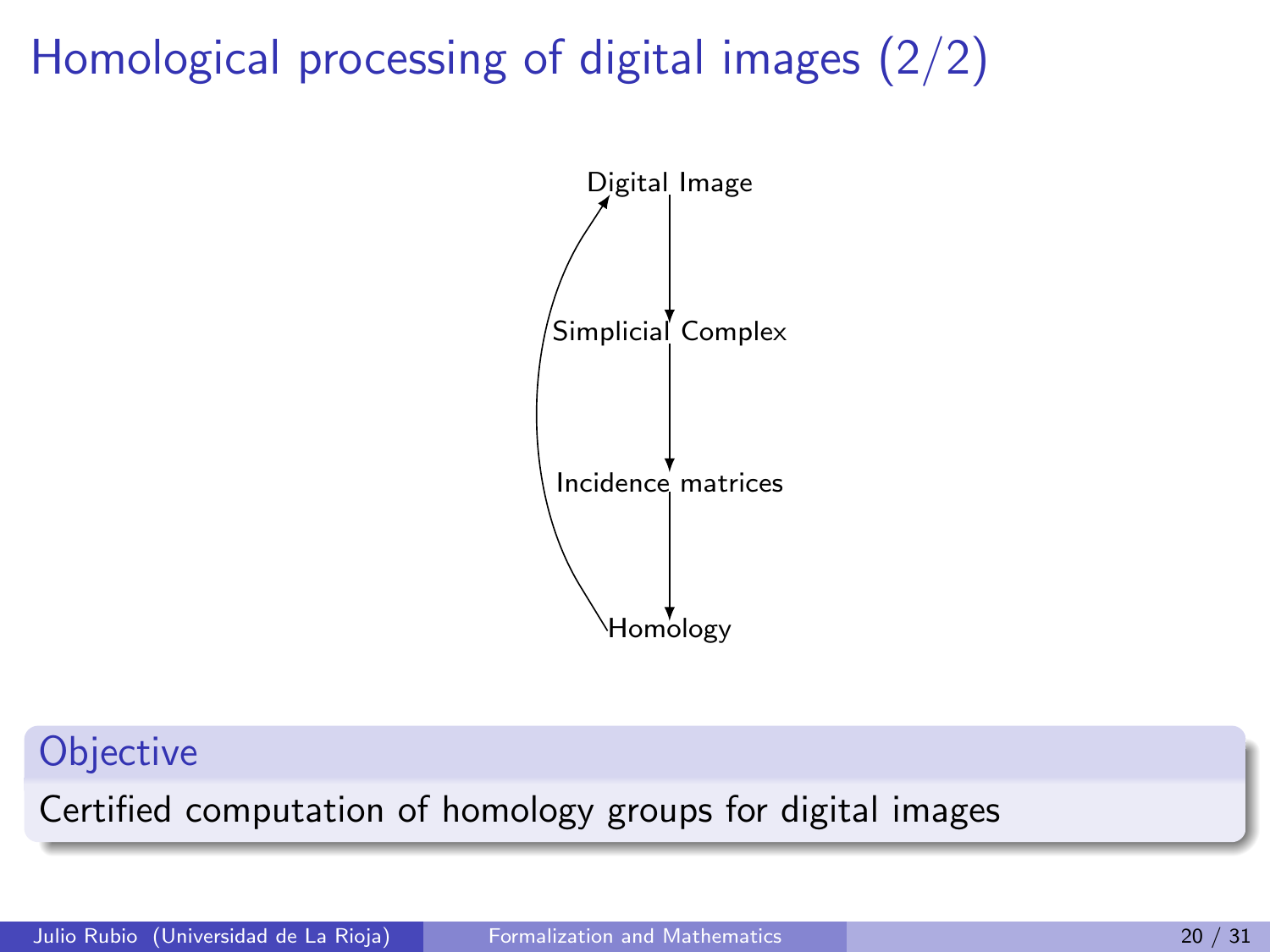- Synapses are the points of connection between neurons.
- Relevance: Computational capabilities of the brain.
- Procedures to modify the synaptic density may be an important asset in the treatment of neurological diseases (like Alzheimer).
- An automated and reliable method is necessary.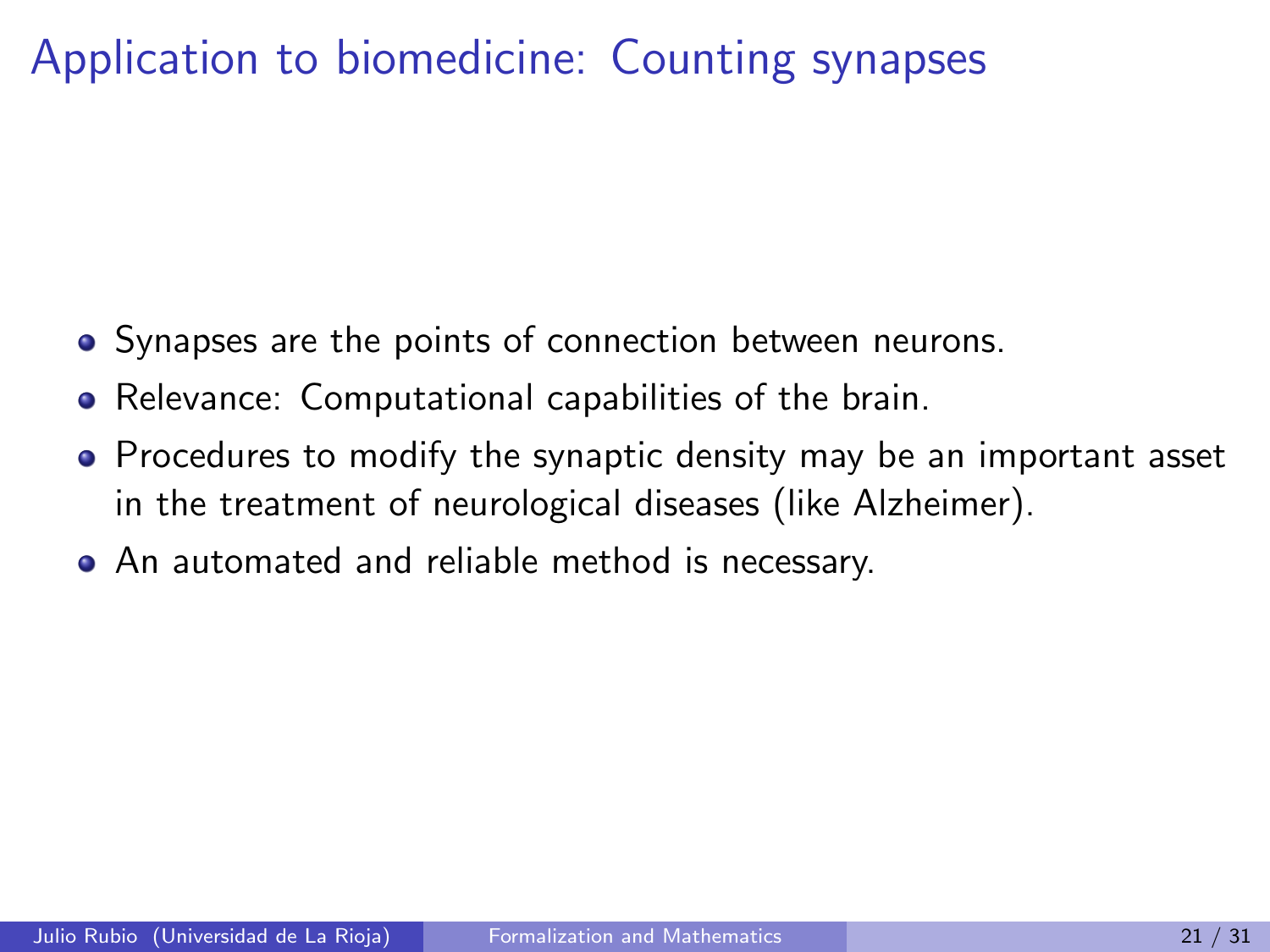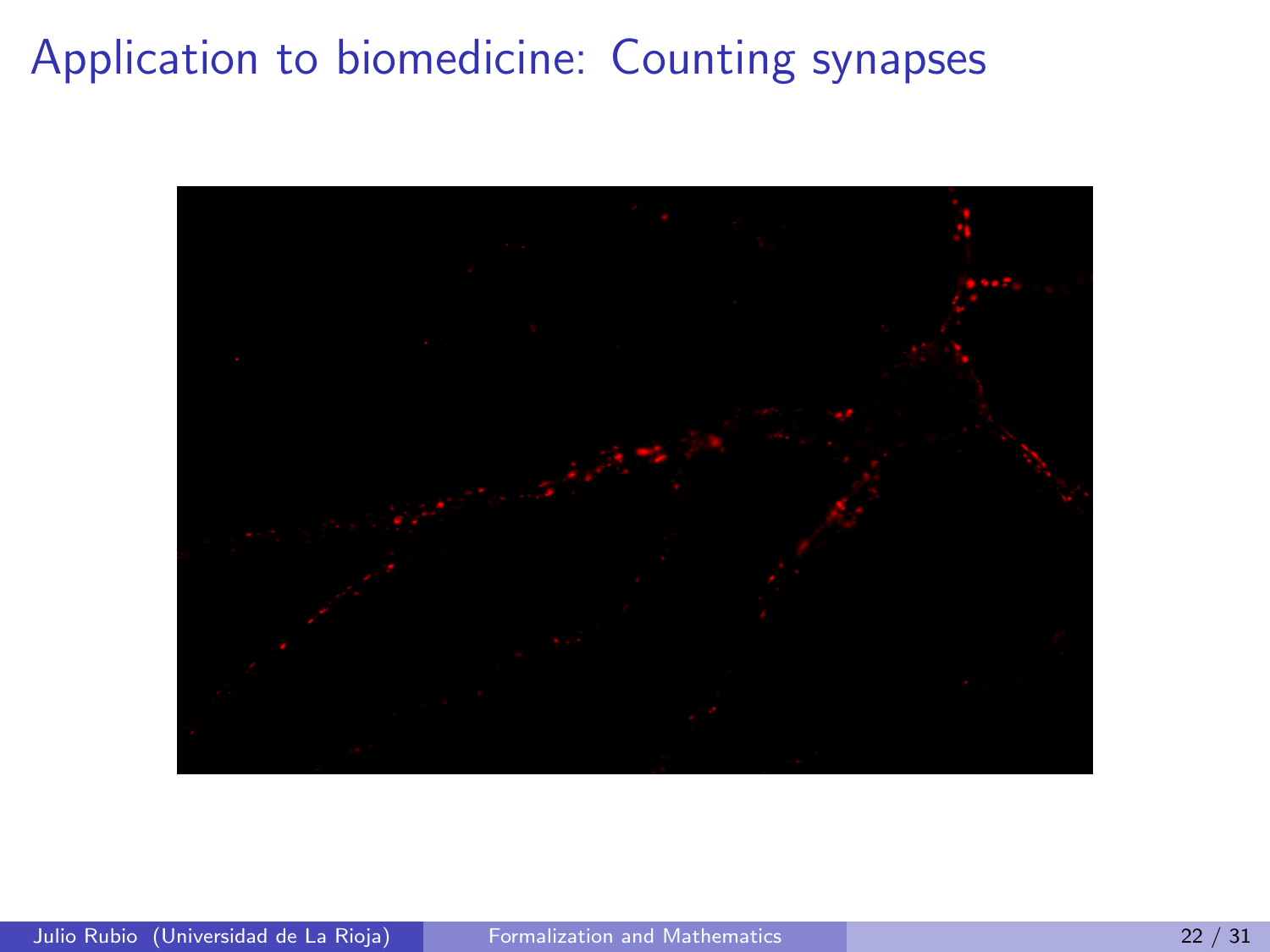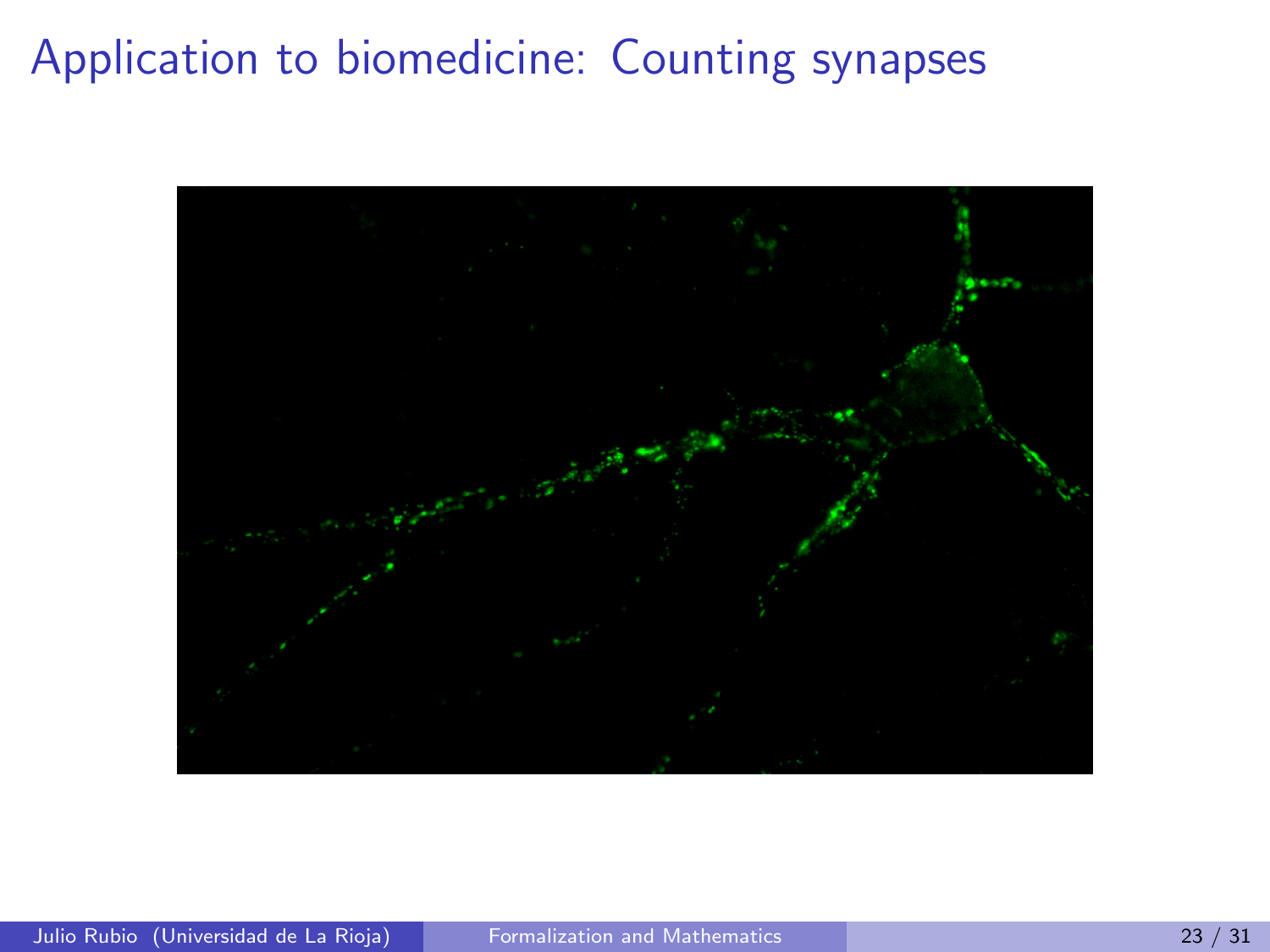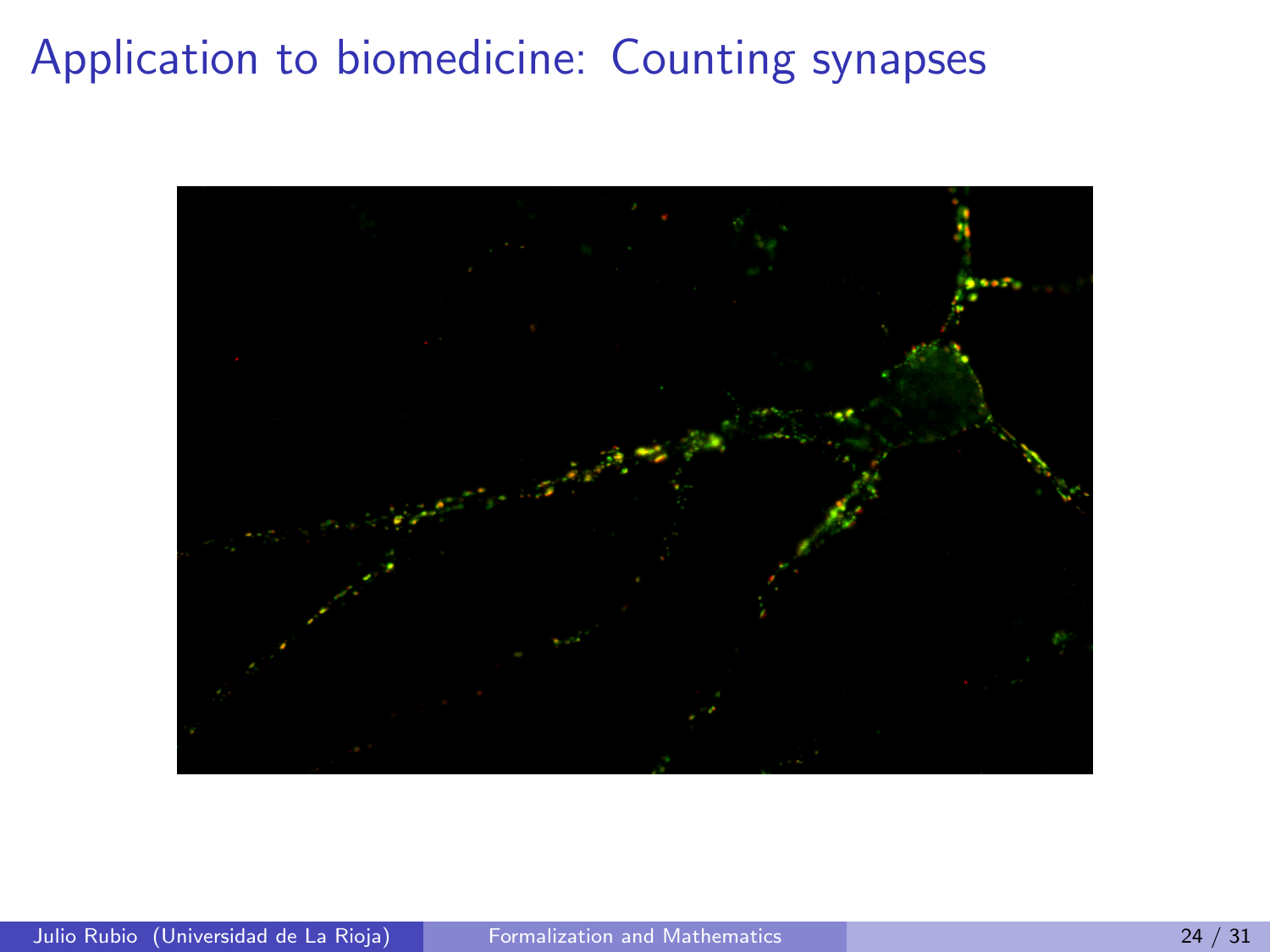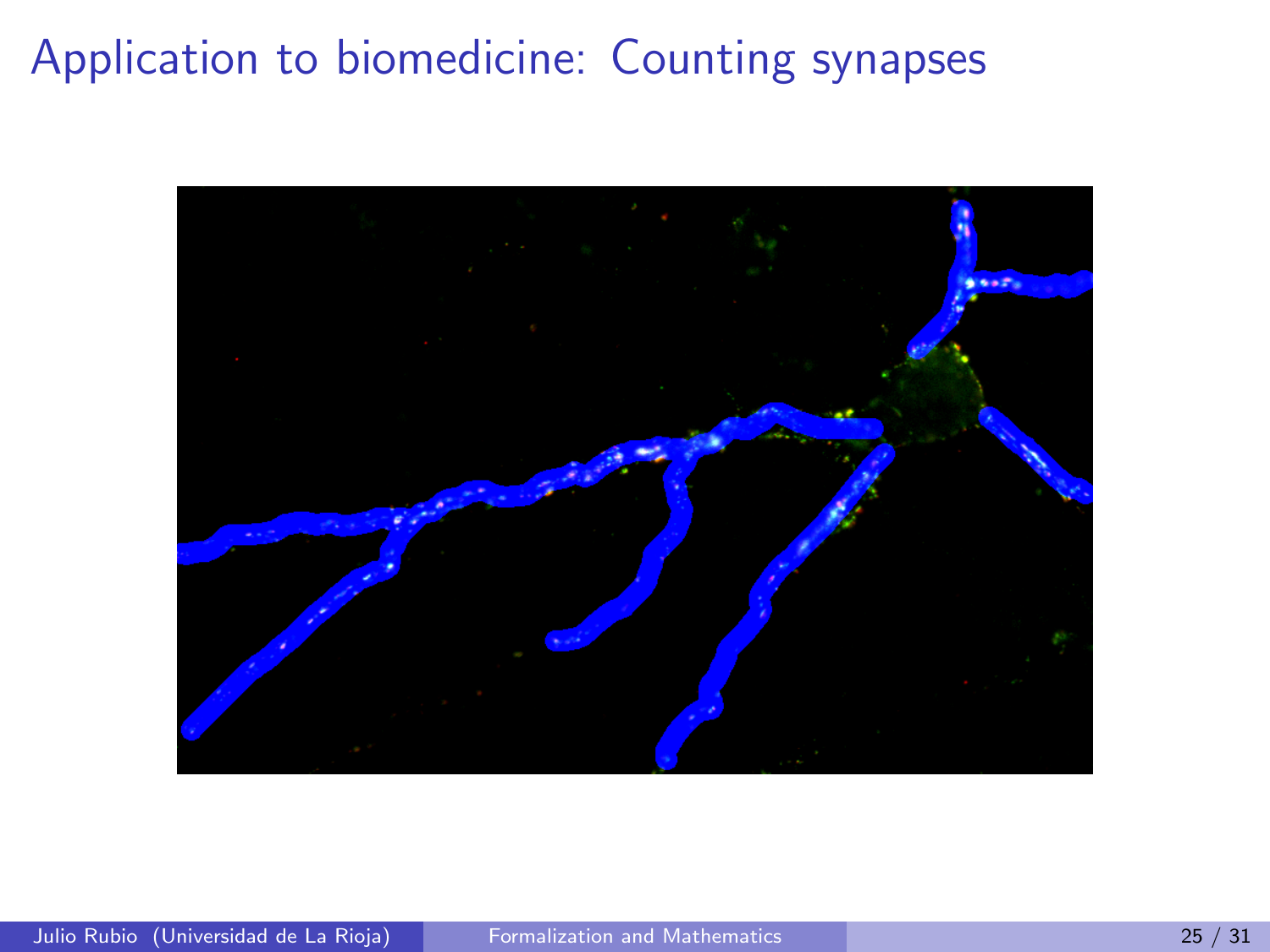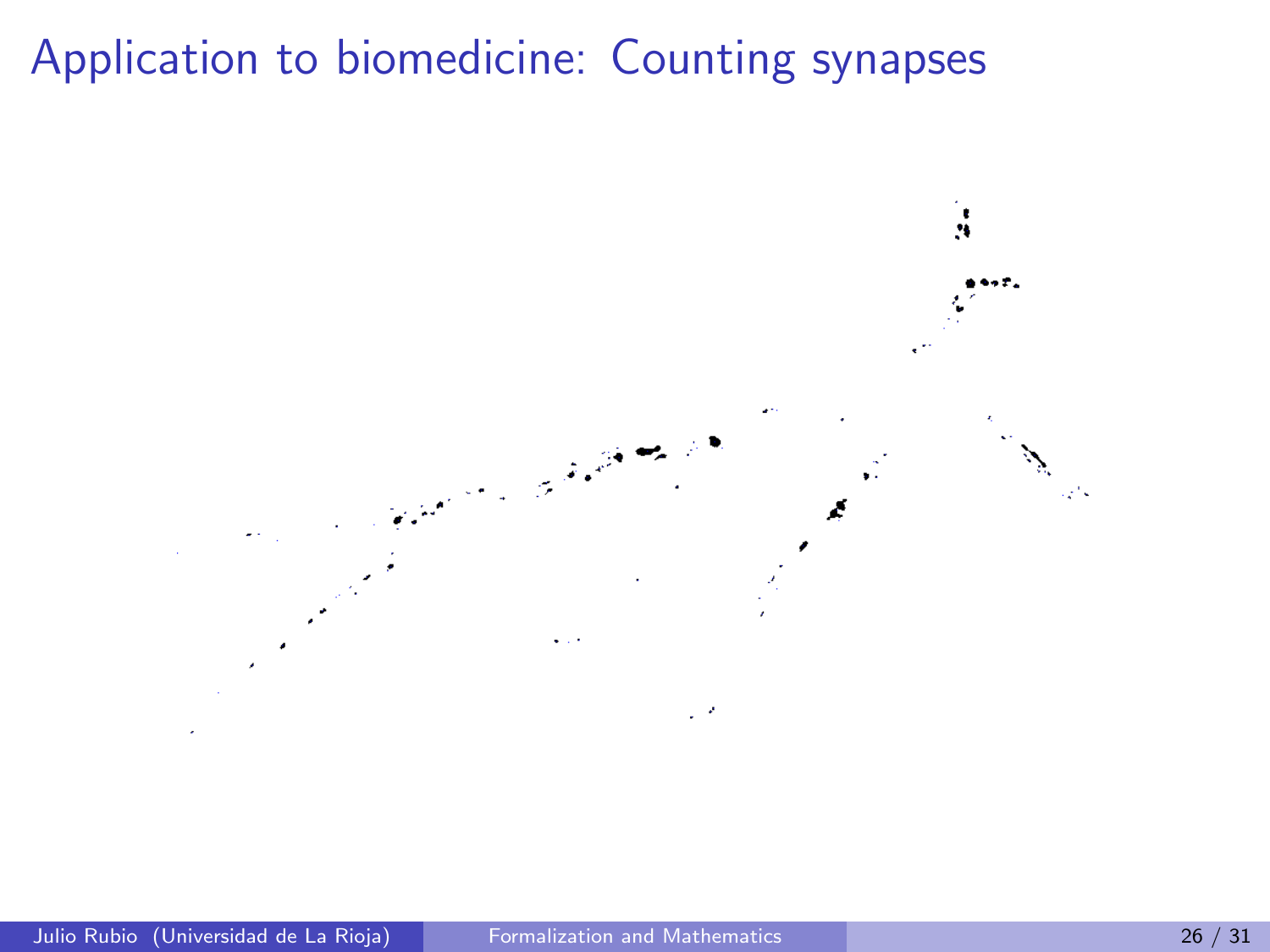#### • Counting synapses:

- $\triangleright$  Measure the number of connected components of the last image.
- Good benchmark to test our framework: computation of  $H_0$ .
- $\triangleright$  SynapCountJ: software to measure synaptic density evolution.
- **o** Therefore:
	- **1** Mathematics formalization . . .
	- 2 ... for software verification ...
	- **3** . . . for real-life applications.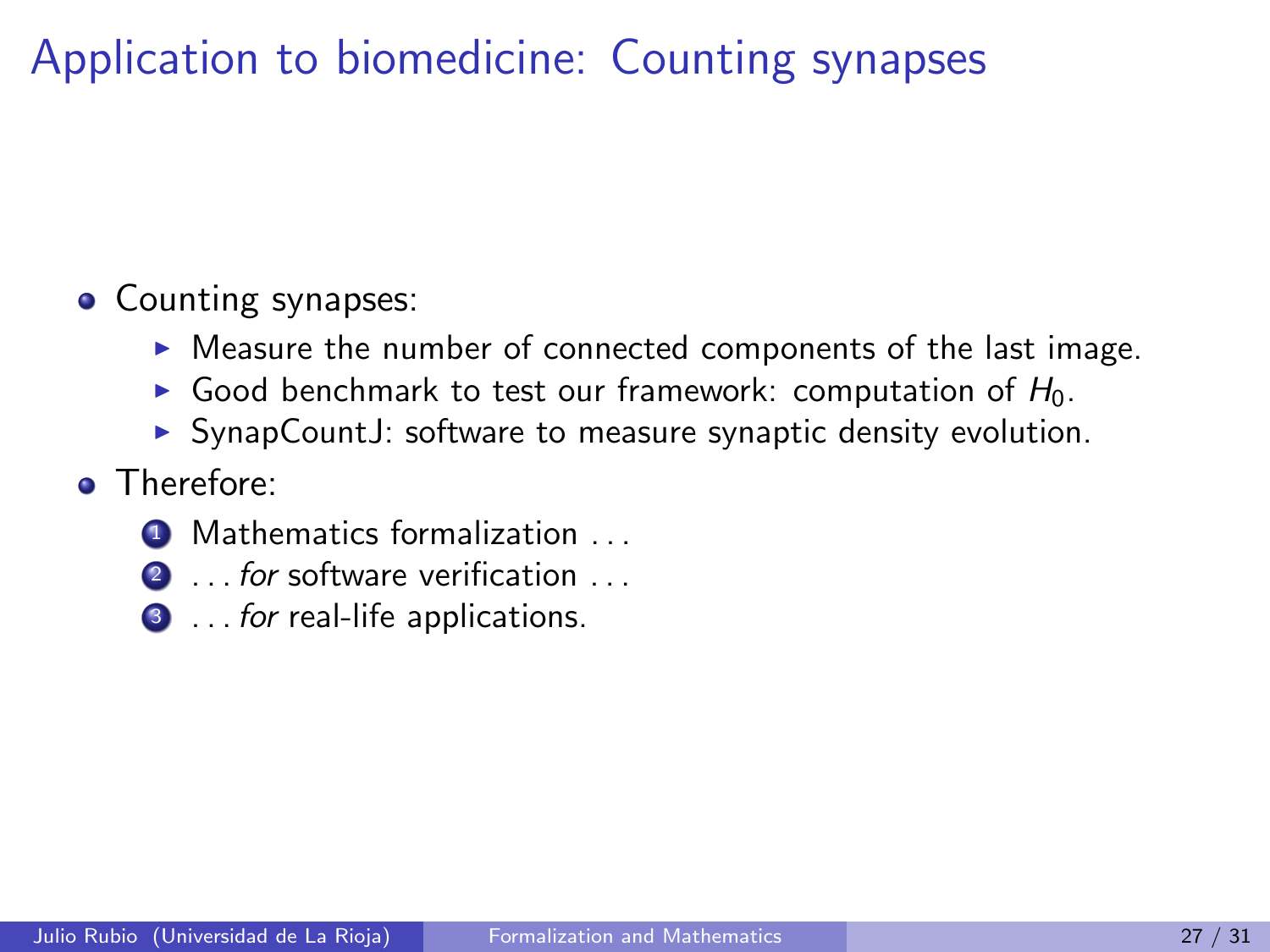# Formalizing with Coq/SSReflect

From digital images to homology in Coq:



Joint work inside the ForMath project: J. Heras, M. Dénès, G. Mata, A. Mörtberg, M. Poza, V. Siles, ...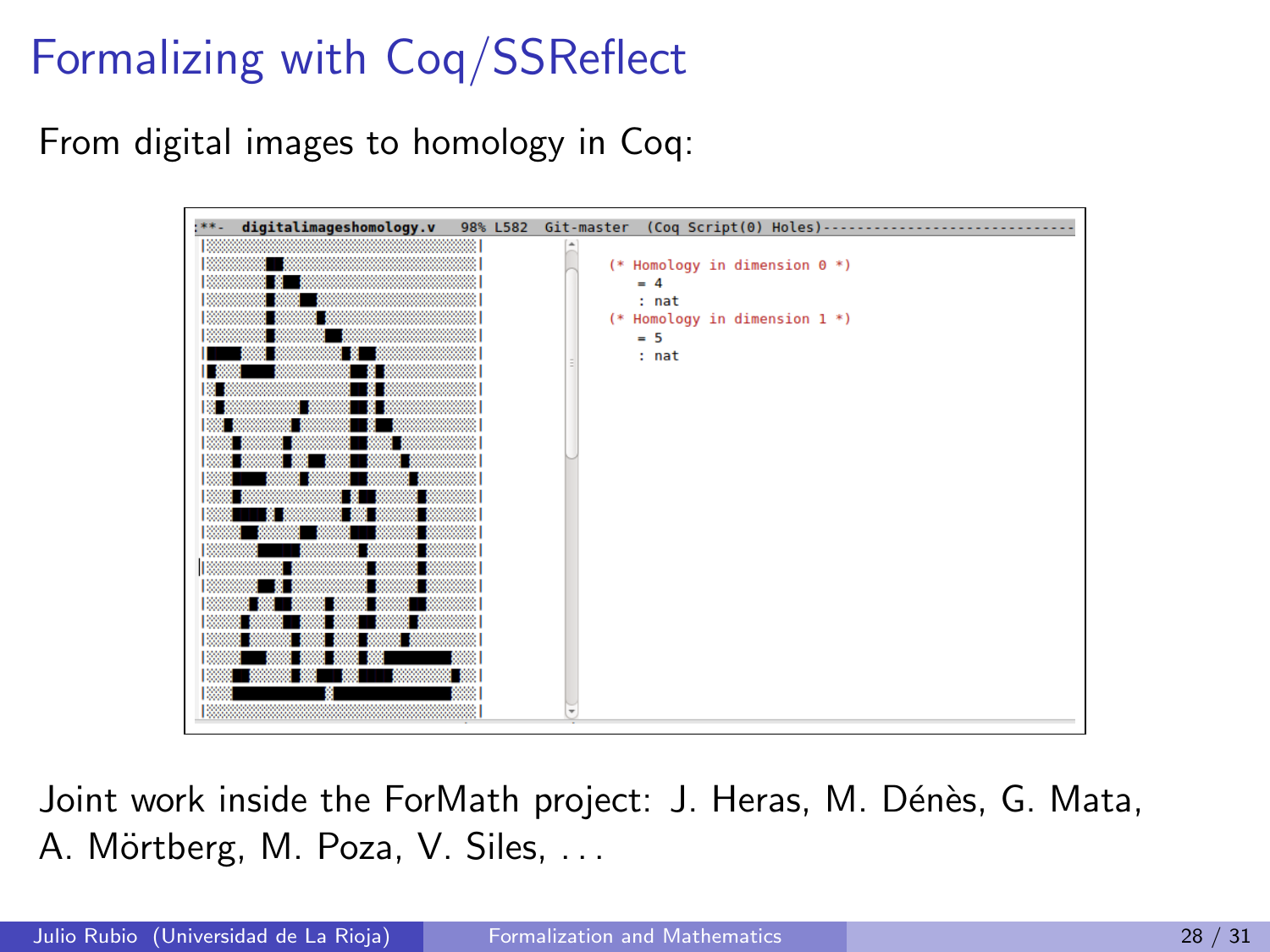## Formalizing mathematics: the European Project ForMath

- European Commission FP7, STREP project ForMath: 2010-2013
- Objective: formalized libraries for mathematical algorithms.
- Four nodes:
	- $\triangleright$  Gothenburg University: Thierry Coquand, leader.
	- $\blacktriangleright$  Radboud University.
	- $\blacktriangleright$  INRIA.
	- $\blacktriangleright$  Universidad de La Rioja.
- **•** Four Work Packages:
	- Infrastructure to formalize mathematics in constructive type theory (ssreflect, Gonthier's mechanized proof of the Four Color Theorem).
	- $\blacktriangleright$  Linear Algebra library.
	- $\triangleright$  Real numbers and differential equations.
	- Algebraic topology and... (medical) image processing.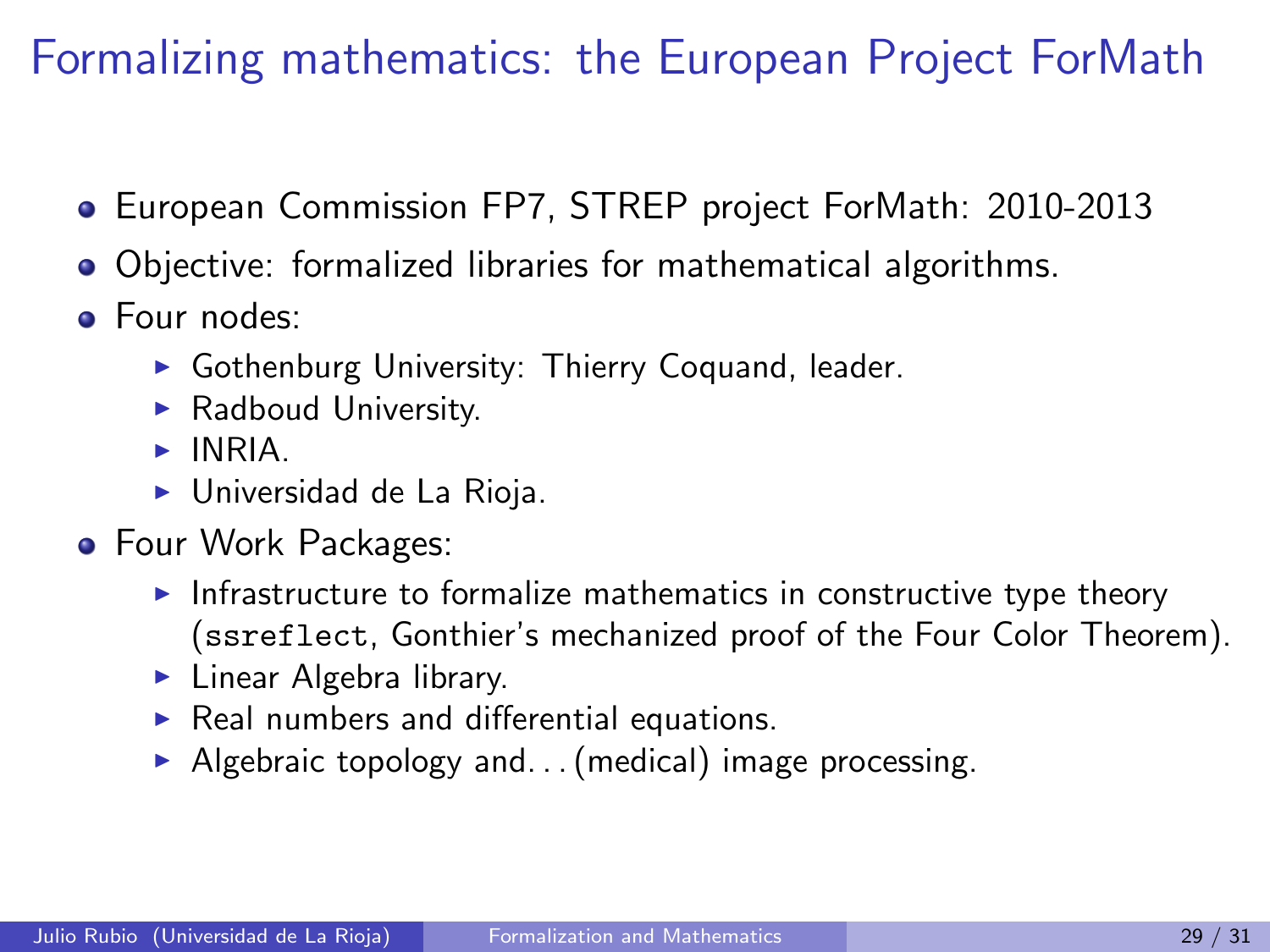#### **Conclusions**

- **•** Formalization as a tool for software engineering in Computational Algebraic Topology.
- We try to increase the confidence in Computational Mathematics.
- Theorem Provers are mature enough to tackle real mathematical problems. (Four Color Theorem, Kepler Conjecture, Classification of finite groups.)
- **•** Specially interesting in conjunction with Computer Algebra systems (increasing reliability, both of software and mathematics).
- In particular: it demonstrates the usefulness of formalization for the "standard" mathematician.
- Big endeavor, team work is mandatory (synchronous versus diachronic).
- Mathematics as a kind of experimental engineering.